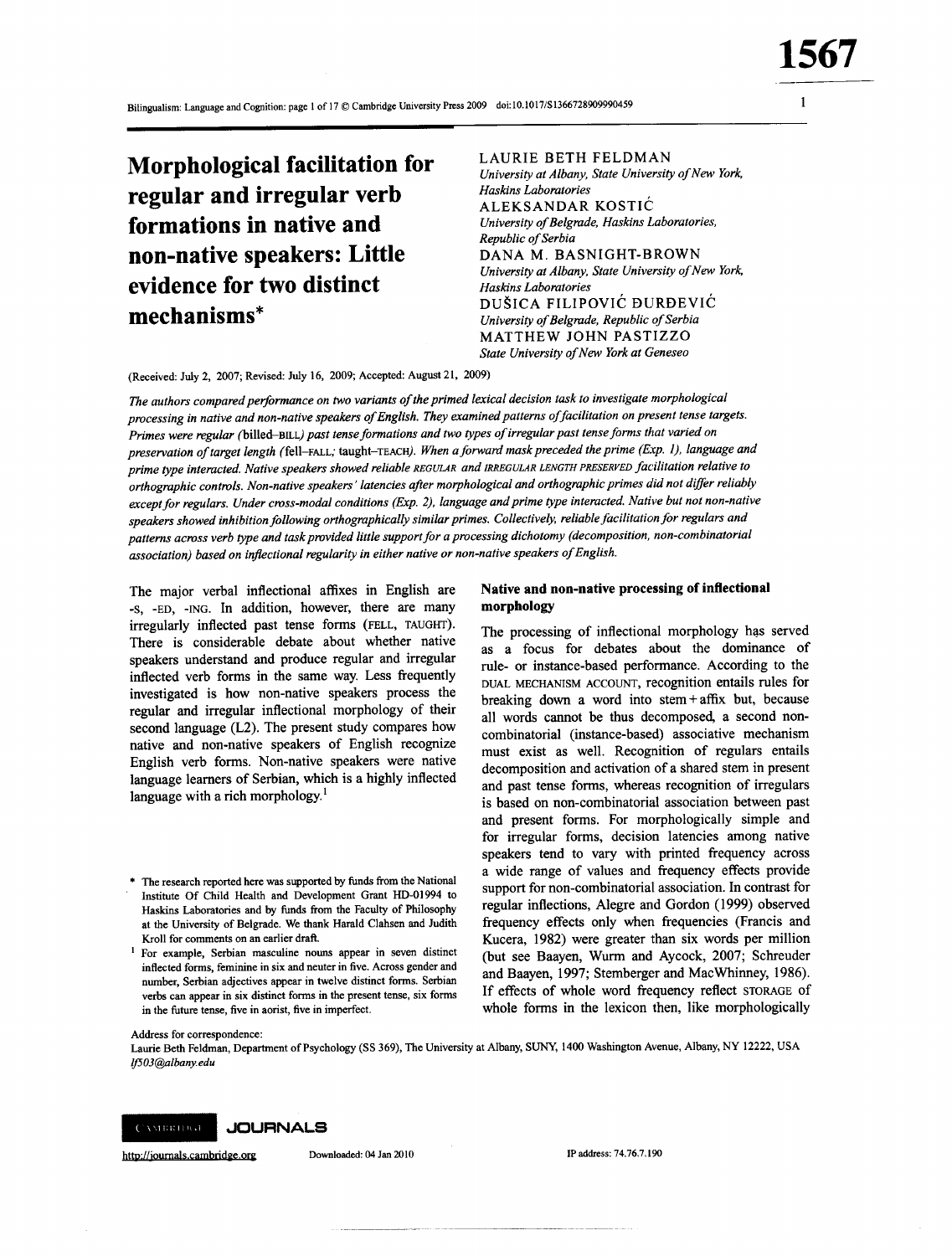simple and irregular inflected forms, higher-frequency regularly inflected forms may be stored as full forms in the lexicon, leaving only lower-frequency regularly inflected forms as candidates for decomposition into stem plus affix. Non-native speakers have limited experience in the L2, a lexicon that generally is less densely populated and are less familiar with the grammar (syntax and morphology) of the L2. According to the dual mechanism account, therefore, one consequence of an underspecified L2 grammar is impaired inflectional processing based on decomposition and combinatorial rules and greater reliance on non-combinatorial association (Clahsen and Felser, 2006; Parodi, Schwartz and Clahsen, 2004; Pinker and Ullman, 2000a, b; Ullman, 2001).

Those who ascribe to the alternative SINGULAR MECHANISM ACCOUNT have argued that combinatorial rules that apply to stems provide an inadequate characterization of morphological knowledge, that inflectional morphology need not be represented by linguistic rules that combine stem and affix and, most importantly, that there is no "dichotomy" in processing between regulars that preserve the stem and irregulars that do not (Gonnerman, 1999; Gonnerman, Seidenberg and Andersen, 2007; Rueckl and Raveh, 1999; Seidenberg and Elman, 1999). Not only do frequency effects arise for regularly as well as irregularly inflected forms, but also degree of form similarity between morphological relatives plays a critical role and contributes to processing differences between regular and irregular verb forms (Feldman, Rueckl, Pastizzo, Diliberto and Vellutino, 2002; Kielar, Joanisse and Hare, 2007; Rueckl, Mikolinski, Raveh, Miner and Mars, 1997; Rueckl and Raveh, 1999). Further, there is corpus-based (Baayen and Moscoso del Prado Martín, 2005) as well as experimental (Davis, Meunier and Marslen-Wilson, 2004; Ramscar, 2002) evidence that regulars and irregulars differ not only with respect to potential decomposability by rule but also with respect to a host of dimensions that reflect semantic richness based on the number of associations (resonance) and the interconnections among them (connectivity). The single mechanism claim is that, when left uncontrolled, semantic properties of the stem, as well as form similarity with other words, may contribute to alleged differences in processing for regular and irregular verbs.

In the L2, more words will fall into the low-frequency "decomposable" range as compared to native speakers, but the tendency to decompose words in the L2 or treat them as wholes seems to depend on more than just frequency of the inflected form (Lehtonen and Laine, 2003). For example, in the tradition of transfer from first to second language and the extent to which first language plays a role in the processing of the L2, some invoke the more complex inflectional morphology in Finnish, as compared to Swedish, to account for the differing prominence of base morpheme frequency (a marker for decomposition) relative to whole word frequency in Finnish–Swedish and Swedish–Finnish bilinguals (Lehtonen and Laine, 2003; Lehtonen, Niska, Wande, Niemi and Laine, 2006; Portin, Lehtonen and Laine, 2007). Stated generally, similar structures in first and second language can benefit L2 processing whereas "difficulties are likely to arise if the skills used in the first language are inadequate or inappropriate for the second language" (Holm and Dodd, 1996, p. 121). With respect to the present study, the inflectional morphology of Serbian is substantially more complex than that of English and, as with Finnish– Swedish bilinguals, morphological richness in L1 may benefit inflectional processing in L2.

# *Priming paradigms reveal the processing of inflectional morphology*

Arguably, the most well-established way to test for the decomposition of inflected forms into stem plus affix is to compare the differences in target decision latencies after morphologically related as compared to unrelated primes (e.g., Sonnenstuhl, Eisenbeiss and Clahsen, 1999; Stanners, Neiser, Hernon and Hall, 1979; Stolz and Feldman, 1995). In the forward masked priming variant of the lexical decision task (Forster and Azuma, 2000; Forster and Davis, 1984; Masson and Isaak, 1999; Tsapkini, Kehayia and Jarema, 1999), a mask of hash marks (#####) appears for 500 milliseconds (ms), after which a prime appears for a duration that ranges between 40 and 60 ms, followed by the target word or nonword. Primes appear in lowercase letters. Targets appear in uppercase letters in the same position as the prime. The change in letter case together with superposition of the target on the prime serve to backward mask the prime. On most trials, participants report no awareness of the prime so it is unlikely that priming effects are confounded with conscious processes (Forster, 1999). Researchers typically interpret facilitation for regular forms as evidence that words are decomposed into morphological constituents (i.e., stem + affix) in the course of lexical retrieval (e.g., Clahsen, Sonnenstuhl and Blevins, 2003). Further, they interpret differences in the magnitude of facilitation for visually presented identity (*pray–PRAY*) and inflected (*prayed–PRAY*) pairs as evidence of insensitivity to a word's internal morphological structure (Silva and Clahsen, 2008), postulating instead that those inflected items are stored as whole words in associative memory (Pinker, 1991). The classic dual mechanism prediction about inflectional processing, with non-native proficiency, is that facilitation between regularly inflected inflectionally related pairs will fail to occur whereas facilitation for irregularly inflected past tense formations is reliable (e.g., Clahsen and Felser, 2006). Specifically, a pattern whereby regularly inflected pairs tend to show less morphological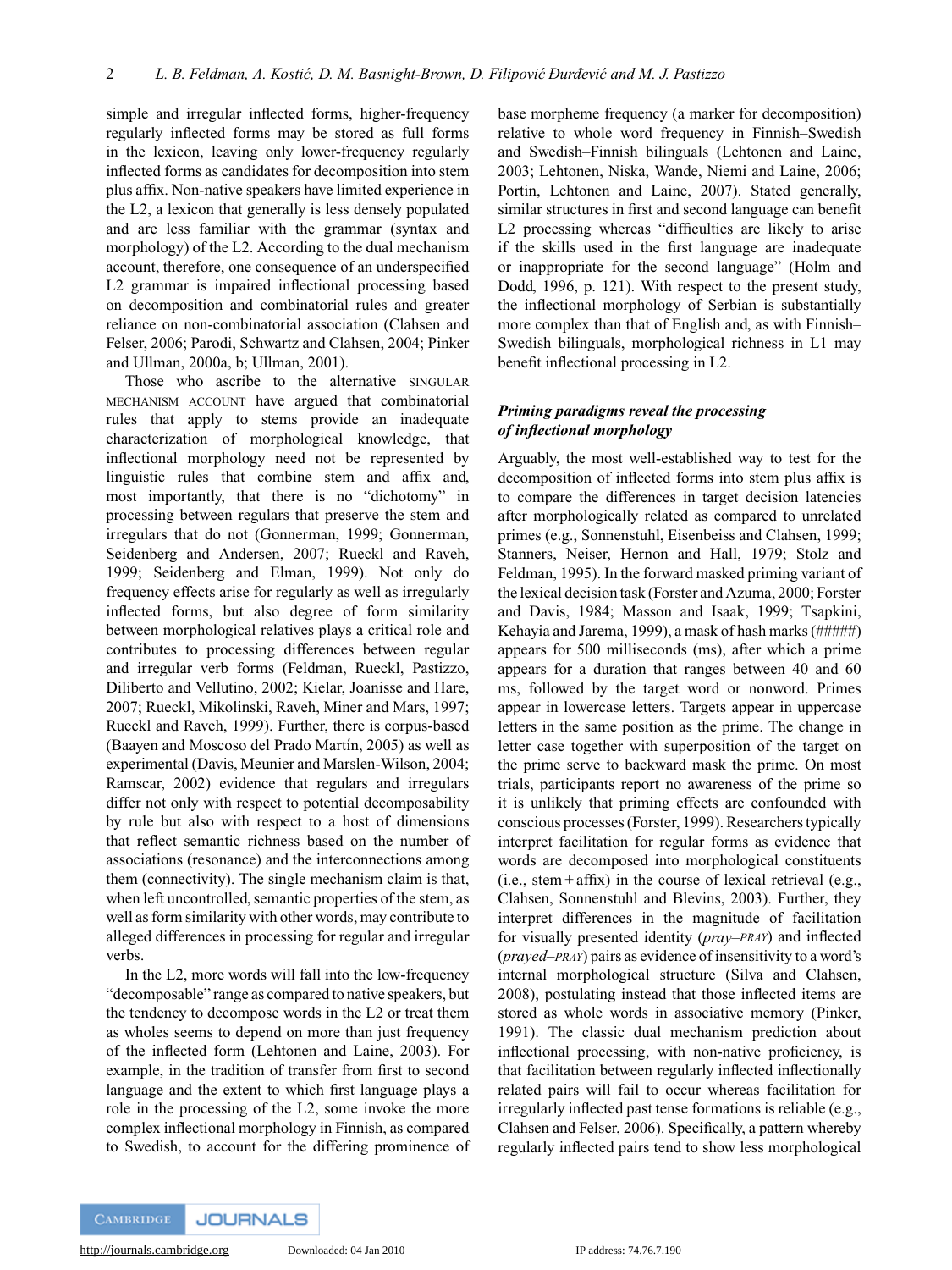facilitation than do identity pairs, while magnitudes of facilitation for irregularly inflected pairs (or derivationally related pairs) and for identity pairs do not differ, provide an empirical foundation for the dual mechanism account.

Generally in priming studies, researchers evaluate morphological facilitation relative to either an orthographically similar baseline (Forster and Davis, 1984; Frost, Forster and Deutsch, 1997), or to one that is orthographically as well as morphologically dissimilar (Feldman and Soltano, 1999; Marslen-Wilson, Tyler, Waksler and Older, 1994). Because the masked priming procedure is particularly sensitive to shared form (Davis and Lupker, 2006; Forster, Davis, Schoknecht and Carter, 1987), it is not surprising that results assessed against an orthographic baseline can differ relative to a purely unrelated baseline (Grainger, Colé and Segui, 1991; Masson and Isaak, 1999). Any discrepancy between orthographic and unrelated baselines is especially relevant to comparisons of morphological facilitation cross verb types where form similarity among relatives is variable. For example, irregular inflected forms such as *FELL* overlap more with their uninflected stem (e.g., *FALL*) than do items such as *TAUGHT* with their uninflected stem (e.g., *TEACH*). When Pastizzo and Feldman (2002a) investigated morphological facilitation for regular and two types of irregular past tense inflected forms in English, they therefore evaluated facilitation against both an orthographic and an unrelated baseline. Effects of orthographic similarity between prime and target were once thought to be less of a problem when unmasked primes and targets appear in different modalities and differ in length (Pastizzo and Feldman, 2002b; Tsapkini, Jarema and Kehayia, 2004), although there is evidence that when presentations are cross-modal, primes that are similar in form (e.g., STALE–STOLE) slow target latencies relative to unrelated primes (Allen and Badecker, 2002).

One challenge to a dual route interpretation of morphological facilitation based on decomposition and activation of a shared stem is that irregular forms also can produce morphological facilitation (Pastizzo and Feldman, 2002a, b). Comparisons across languages suggest more variable patterns of facilitation for irregular than for regular verbs in English than in Italian or French, and some interpret the finding as evidence of cross-language variation in language processing (see Meunier and Marslen-Wilson, 2004). As noted above, however, regular and irregular verbs differ along many dimensions, therefore magnitudes of facilitation that vary with regularity are difficult to interpret unequivocally. Most generally, morphological facilitation tends to be greater when baseline latencies are long, and, as baselines decrease, typically so does facilitation. Several properties of the stem (that typically serves as the target), including not only frequency but also orthographic neighborhood

size, semantic richness and morphological family size, can influence baseline response times (Baayen, Feldman and Schreuder, 2006). In essence, attenuated morphological facilitation with increasing irregularity could reflect graded properties of the stem rather than a mechanism of decomposition of regulars and a mechanism of decomposition of non-combinatorial association among irregulars. Notably, facilitation for regulars as well as irregulars that covaries with degree of similarity along semantic or form dimensions is anticipated by a single mechanism account (e.g., Gonnerman, 1999; Gonnerman et al., 2007; Kielar et al., 2007; Rueckl and Raveh, 1999; Seidenberg and Gonnerman, 2000), but not by a dual mechanism (decomposition, non-combinatorial association) account.

## *Morphological processing in a second language*

With the exception of a few studies like those described above, most of the work on word recognition in a second language has focused on the semantic properties of nouns such as abstractness (Van Hell, 1998) or count–mass meaning (Healy et al., 1998), and has ignored morphological as well as other dimensions that may be more typical of other grammatical classes (Sunderman and Kroll, 2006). Further, early claims that semantic effects become stronger as proficiency in a second language increases (Kroll and Stewart, 1994; Talamas, Kroll and Dufour, 1999) are being refined to differentiate among dimensions of semantic similarity (Bueno and Frenck-Mestre, 2002; Kotz, and Elston-Guttler, 2004; Sánchez-Casas, Davis and García-Albea, 1992), and also among conditions of second language acquisition (Silverberg and Samuel, 2004) and task (Duyck and De Houwer, 2008; Duyck, Vanderelst, Desmet and Hartsuiker, 2008. In fact, under conditions where semantic facilitation fails to arise, inhibitory form effects have been documented, even in bilinguals of higher levels of proficiency, if acquisition of the second language was relatively late (Silverberg and Samuel, 2004). Therefore, deeper insights into the characterization of less proficient non-native speakers as depending more on associations between forms, and less on elaborated semantic connections, may arise from examining performance in morphological tasks. Specifically, depending on proficiency, bilinguals may find it difficult to differentiate between prime target pairs in their second language that are related morphologically, so that they share form and meaning (*billed–BILL*), and pairs that share only form (*billion–BILL*). Accordingly, L2 performance on morphologically related and form-similar pairs may fail to differ in experimental tasks, especially for non-native participants whose L2 lexical knowledge reflects low proficiency.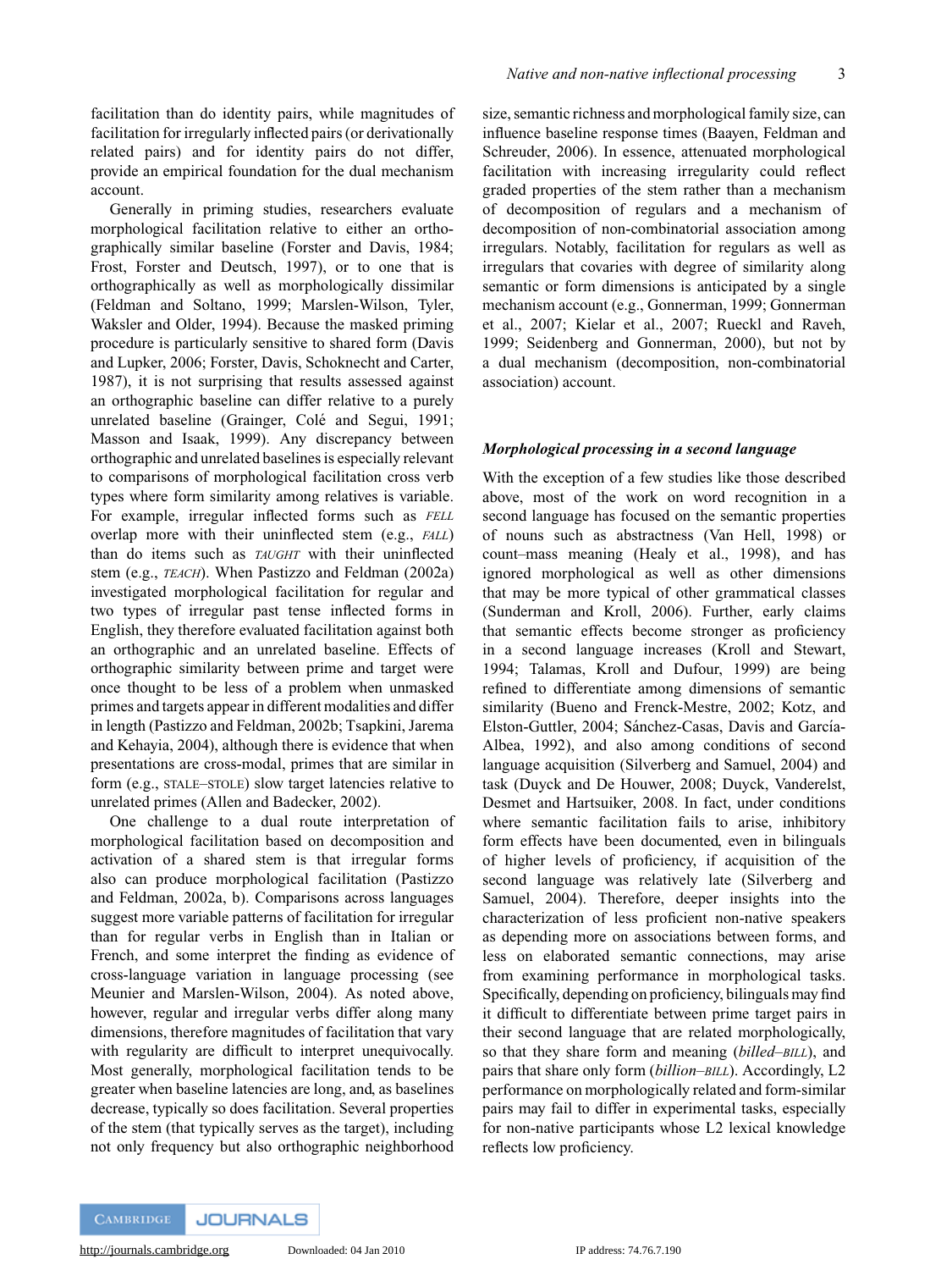In the past decade, researchers have used the forward masked priming task to explore bilingual semantic memory (Finkbeiner, Forster, Nicol and Nakamura, 2004; Jiang, 1999; Jiang and Forster, 2001), but its use in L2 inflectional (morphological) processing is less widely applied. Conversely, researchers frequently use the cross-modal priming task and graded patterns of facilitation to explore monolingual morphological processing (Gonnerman et al., 2007; Kielar et al., 2007). Nonetheless, the influence that prime modality and awareness can have on bilingual language processing has not been systematically explored, although it is well documented that mastery of phonology and understanding spoken language pose special problems in an L2 (e.g., Bradlow and Bent, 2008). Of particular interest in the present study are potential commonalities among the lexical structures that underlie native and non-native verb processing when findings from two experimental paradigms and modalities are coordinated in the investigation of language processing.

#### **The present study**

The present study is motivated by the claim that differences in inflectional facilitation between identity (*pray–PRAY*) and regularly inflected verbs (*prayed–PRAY*) in speakers of English as a second language, but not in native speakers of English, reflect the dominance in non-native speakers of storage as contrasted with combinatorial processes (Silva and Clahsen, 2008). Non-native speakers of English were native speakers of Serbian. The Serbian language is of particular value to explore the influence of one's first language on mastery of L2 inflectional morphology because of its structure. Serbian is a highly inflected language when compared to English or German. At the same time, the Serbian writing system was reformed in the last century so it maintains a particularly regular mapping between letter and phoneme, although Serbian, like English, tends to devoice consonants in the syllable coda or at the end of a word. These L1 characteristics allow one to focus on how native speakers of a language that promotes both morphological and phonological analysis transfer that combinatorial processing style to the recognition of English verb forms (Lehtonen et al., 2006). To anticipate, we seek evidence that the complex inflectional morphology of an L1 can offset any vulnerability to impaired inflectional processing in the L2.

We present the Pastizzo and Feldman (2002a) materials to non-native speakers of English so as to assess their command of regular and irregular inflectional morphology and compare the outcome to that of the Pastizzo and Feldman (2002a) data when low accuracy items as defined by Serbian performance were deleted. Primes with a forward mask at a stimulus onset asynchrony of 48 ms appear in Experiment 1, and in Experiment 2 the primes are auditory. In both contexts, the same targets are presented visually to native (Experiment 1a, 2a) and nonnative (Experiment 1b, 2b) speakers of English. In light of the varying degree of form overlap that is characteristic of regular (PUSHED–PUSH) and irregular (FELL–FALL) inflected verb pairs, and to distinguish morphological facilitation from a form effect, we include an unrelated as well as an orthographic baseline.

Building on Silva and Clahsen's (2008) forward masked priming study with regular verbs, in addition to comparing how native and non-native speakers of English process regular verb types we: (1) include irregular verbs; (2) construct an orthographic as well as an unrelated baseline; (3) control the orthographic similarity of regular and irregular verb types to their related primes and to other words in the lexicon (neighborhood size); and (4) examine proficiency within non-native speakers.

## *Methods*

## *Participants*

Fifty-three students recruited from the University at Albany, SUNY, participated in Experiment 1a (data reanalyzed from Pastizzo and Feldman, 2002a) and 45 participated in Experiment 2a. All participants were native speakers of English with normal or corrected-to-normal vision and no known reading disorders.

One hundred and forty-eight students recruited from the University of Belgrade, Republic of Serbia, participated in Experiment 1b and 99 participated in 2b. All had begun to study English in middle school (for four years) at about eleven years of age and continued (for four years) in high school and one year at the university. Instruction in English was based primarily on classroom repetition. None had lived in an English-speaking country for more than four weeks. All who registered for the study rated themselves as "good" or "very good" in reading English and as fair or good in listening to English.<sup>2</sup> All participants were native speakers of Serbian with normal or corrected-to-normal vision and no known reading disorders. No one participated in both experiments.

#### *Materials*

Sixty-three morphologically simple, present tense English verbs served as target words. Importantly across lists, the same target appeared after three different prime words: (1) a morphological relative; (2) an orthographically similar form; and (3) a morphologically

<sup>&</sup>lt;sup>2</sup> Students were not tested on a conventional measure of proficiency, although other students from this population tend to average correct picture naming scores (Snodgrass and Vanderwart, 1980) of 55%  $(SD = 12)$  and correct sentence grammaticality scores (Johnson and Newport, 1979) of 79% (*SD* = 9).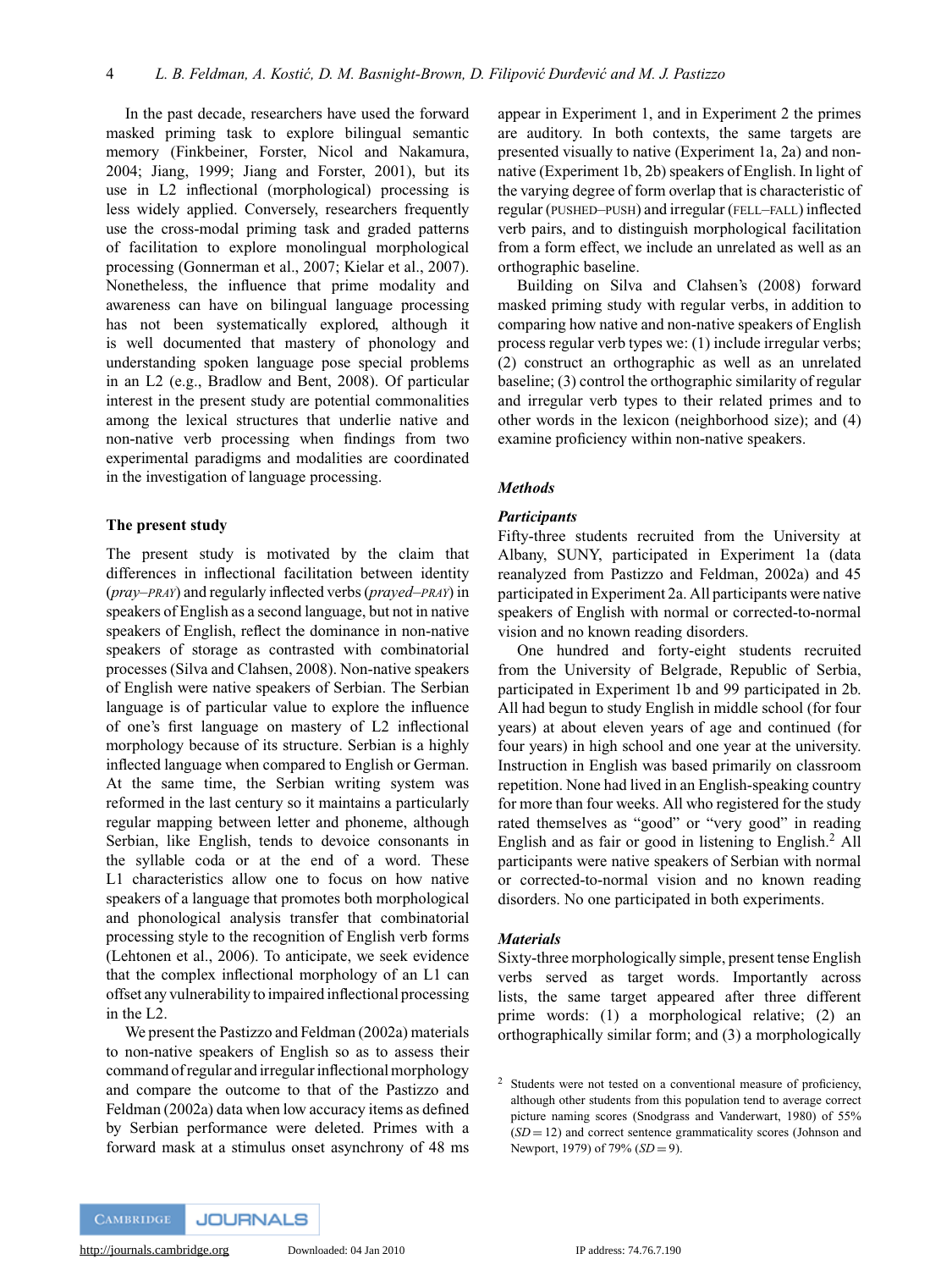|                              | Prime type    |              |           |              |  |
|------------------------------|---------------|--------------|-----------|--------------|--|
| Form                         | Morphological | Orthographic | Unrelated | Targets      |  |
| Regular                      | billed        | billion      | careful   | <b>BILL</b>  |  |
| Frequency (SD)               | 24(27)        | 14(18)       | 13(18)    | 60(72)       |  |
| Letter-length (SD)           | 6(1)          | 6(1)         | 6(1)      | 4(1)         |  |
| Neighbors (SD)               | 4(3)          | 2(2)         | 1(2)      | 10(5)        |  |
| Repeated letters (SD)        | 4(1)          | 4(1)         | < 1       | N/A          |  |
| % repeated letters (SD)      | 68(8)         | 62(12)       | 7(11)     | N/A          |  |
| Mean connectivity (log)      |               |              |           | 1.55(.6)     |  |
| Resonance strength (log)     |               |              |           | .03(0.03)    |  |
| Irregular – length preserved | fell          | fill         | pair      | FALL         |  |
| Frequency (SD)               | 82 (115)      | 58 (105)     | 58 (104)  | 85 (150)     |  |
| Letter-length (SD)           | 4(1)          | 5(1)         | 5(1)      | 4(1)         |  |
| Neighbors (SD)               | 8(5)          | 7(5)         | 6(4)      | 9(6)         |  |
| Repeated letters (SD)        | 3(1)          | 2(1)         | < 1       | N/A          |  |
| % repeated letters (SD)      | 68 (16)       | 49 (23)      | 10(14)    | N/A          |  |
| Mean connectivity (log)      |               |              |           | 1.70(.7)     |  |
| Resonance strength (log)     |               |              |           | .10(0.05)    |  |
| $Irregular - length change$  | taught        | taunts       | slouch    | <b>TEACH</b> |  |
| Frequency (SD)               | 69 (72)       | 48 (89)      | 48 (84)   | 79 (85)      |  |
| Letter-length (SD)           | 5(1)          | 5(1)         | 5(1)      | 4(1)         |  |
| Neighbors (SD)               | 6(5)          | 6(6)         | 5(6)      | 8(5)         |  |
| Repeated letters (SD)        | 2(1)          | 2(1)         | < 1       | N/A          |  |
| % repeated letters (SD)      | 54 (30)       | 45(21)       | 13(18)    | N/A          |  |
| Mean connectivity (log)      |               |              |           | 1.67(1.2)    |  |
| Resonance strength (log)     |               |              |           | .10(0.07)    |  |

Table 1. *Attributes of word stimuli (taken from Pastizzo and Feldman, 2002a).*

*Note.* For connectivity and resonance strength (from Nelson et al. (1998), BILL  $\neq$  $FALL = TEACH$ .

and orthographically unrelated control. Past tense forms served as morphological relatives. Twenty-one targets had regular morphological primes and 42 had irregular primes. Affixation of *-ed* to form regular past tense morphological primes meant that they were longer than their respective targets (e.g., *billed–BILL*). For the irregular pairs, the letter-length of the past tense forms varied. Half had morphological primes whose length was the same as their respective target (e.g., *fell–FALL*) and half had primes of a different length (e.g., *taught– TEACH*). The percent of letter overlap (*SD*) for irregularlength preserved pairs was 68 (16)% and matched that of regular pairs  $(68 \t(8)\%)$  but not that of irregularlength varying pairs (54 (30)%). As is typical in Germanic languages, regular and irregular verbs differed significantly on two dimensions of semantic richness (Nelson, McEvoy and Schreiber, 1998). Specifically, connectivity among associates and resonance strength based on average (forward and backward) strength summed over associates differed. As summarized in Table 1, the three types of targets (e.g., REGULAR, IRREGU-LAR LENGTH PRESERVED, IRREGULAR LENGTH VARYING) did not differ with respect to written frequency, letter-length or number of neighbors. None of the verbs with regular past tense forms had stems that ended in a voiced stem final consonant.

Both the orthographic and unrelated control primes were designed to serve as baselines for the morphological condition and they matched each other with respect to frequency (Kucera and Francis, 1967), letter-length and number of neighbors. Prime types varied with respect to word class (e.g., noun, adjective) and morphological complexity (simple, affixed). Orthographic primes were as similar to their targets as were morphological primes. That is, orthographic primes (e.g. *billion–BILLED ; fill–FELL ; taunts–TAUGHT*) and morphological primes were selected for maximum similarity in letter-length and total number of neighbors that differed from the prime word by one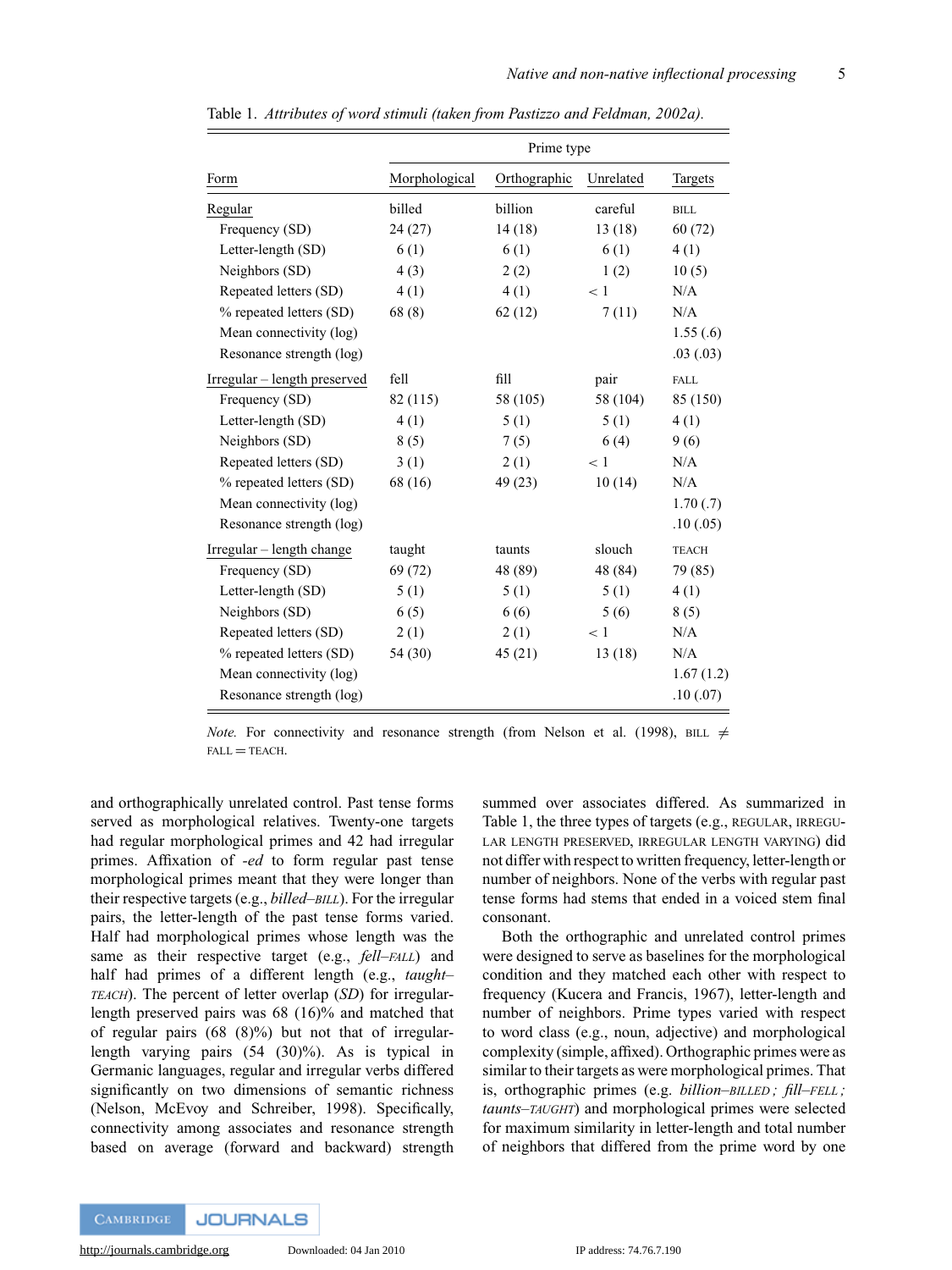letter (see Table 1). $3$  Matching along these dimensions took priority over perfect matching on other attributes including orthographic overlap (number and proportion of letters in prime repeated in target), although the initial letter and phoneme of the target always recurred in the orthographically similar as well as the morphologically related prime.

Sixty-three word–nonword pairs were constructed to mimic the conditions among word–word pairs. Word primes for nonword targets resembled the structure of word–word items, 42 pairs (e.g., *glimmer–GLIM ; bloom– BLOME*; wonder–WEND) shared orthography (to varying degrees), and 21 pairs were unrelated (e.g., *pollen– RANCE*). Note that because primes were always words that overlapped in form with a nonword target, truly affixed words could not appear in the regular condition, but did appear in the nonword analogs of the "irregular" conditions. Primes for nonwords likewise varied with respect to word class.

### *Design*

We created three counterbalanced lists that consisted of 126 trials each (63 word targets, 63 nonword targets). Each participant viewed one list. Targets appeared only once per list and across lists each target appeared after each of the three prime types. Inclusion of the same targets with all three prime types [morphological (*billed–BILL*), orthographic (*billion–BILL*) and unrelated (*careful–BILL*)] served to minimize baseline differences across different prime types. Within a list, all prime types were present and words were never repeated. Nonword pairs were not counterbalanced across lists. Verb type (REGULAR, IRREGULAR LENGTH PRESERVED, IRREGULAR LENGTH VARYING) was a repeated factor in the analysis by participants and a between-items factor in the analysis by items. Prime type (MORPHOLOGICAL, ORTHOGRAPHIC, UNRELATED) was a repeated factor in the analyses by participants and by items.

## *Procedure*

When presentations were forward masked (Experiments 1a and 1b), materials appeared in a random order using SuperLab experimental software on a Power Macintosh 6100/60AV computer. Each trial began with a 450 ms "+" fixation followed by a 50 ms blank. A masking pattern (*######*), matched in length to each prime word, then appeared for 500 ms. Prime words appeared for 48 ms and superimposed targets immediately followed and remained visible until participants responded or 3000 ms had elapsed. All stimuli were center-justified at the same central location on the screen. Stimuli were presented in 18 point Courier font. Primes were lowercase and targets were uppercase. Participants made lexical decision responses to each target by pressing the left key (red) for nonwords and the right key (green) for words. The inter-trial interval was 1000 ms. There was no reaction time or accuracy feedback.

When presentations were cross-modal (Experiments 2a and 2b), primes were auditory and targets were visual. Primes were individually recorded by a male native English speaker at a sampling rate of 44.1 kHz and were edited into separate files for playback using GoldWave software. The cross-modal procedure was similar to that of Experiment 1a with the following exceptions. Auditory primes were presented after a 250 ms fixation "+" and a 50 ms blank. (There was no auditory warning signal.) The ITI was 1000 ms. All other aspects of the experiments were identical. In particular, targets appeared at the offset of the prime with an inter stimulus interval of 0 ms.

### *Results*

To index proficiency in a manner that captured both speed and accuracy, but was unconfounded with magnitudes of facilitation, proficiency was assessed from the ratio of average reaction time to targets in the unrelated conditions divided by the percentage of words classified correctly. Not surprisingly, this measure correlated strongly with both accuracy  $(r = .49)$  and unrelated decision latency  $(r = .96, p < .001)$  as measures of proficiency. Then participants were rank ordered based on the ratio measure and the 60 most proficient and the 60 least proficient nonnative speakers of English were included in the analyses. Nine targets were removed from all analyses because, across the 120 non-native speakers of English, response accuracy was below 60% in one or more conditions of Experiment 1b or 2b. With respect to formation of the past tense, six of the deleted targets were regular (*BAN, HATCH, PAW, OPT, STUN, SWELL*), one was IRREGULAR with stem length preserved (*CLING*) and two were irregular with a length change relative to the stem (*BIND , WEAVE*). After items were deleted, no participants from Experiment 1a or 1b were removed from the analyses because of high error rates (word accuracy below 60%). Following the same criterion, data from one participant were deleted from the analyses of Experiment 2a and data from five participants were deleted from the analyses of Experiment 2b. To clarify, in order to standardize the experimental materials, the error-prone items from Serbian speakers were deleted from the forward masked data for American college students (Experiment 1a) first reported in Pastizzo and Feldman (2002a) and from the same materials presented cross-modally (Experiment 2a).

<sup>&</sup>lt;sup>3</sup> Target word frequencies were entered into a one-way analysis of variance. The dependent measure was frequency and the non-repeated factor was verb type (regular, irregular length preserved, irregular length change). The main effect of verb type was not significant  $(F < 1)$ . Additionally, planned comparisons revealed no significant difference between any pair of verb types  $(F_s < 1)$ .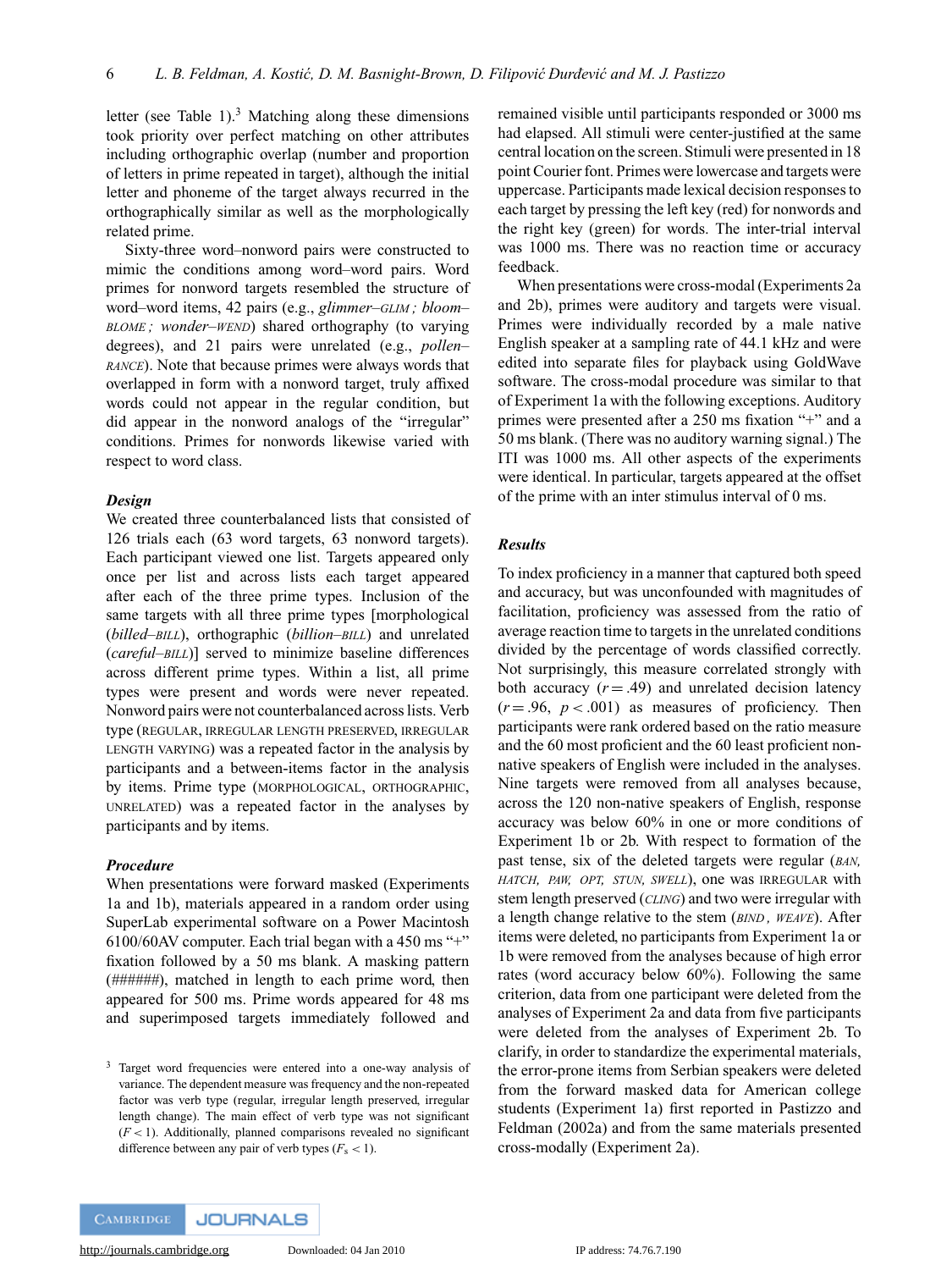# *Experiments 1a and 1b: Forward masked presentations*

Latency and accuracy data were entered into a 3 (verb type: REGULAR, IRREGULAR LENGTH PRESERVED, IRREGULAR LENGTH VARYING)  $\times$  3 (prime type: morphological, orthographic, unrelated) analysis of variance. Analyses on logged response latencies and arcsined accuracy were performed across participants  $(F_1)$  and items  $(F_2)$ , and in the following analyses only results that reached significance are reported. An analysis combining the Serbian L1 and English L1 language groups data revealed significant main effects of prime type  $[F_1(1,170) = 24.364, p < .001; F_2(2,154) = 15.230,$  $p < .001$ ], of first language  $[F_1(1,171) = 42.713, p < .001;$  $F_2(1,155) = 54.229$ ,  $p < .001$  and of verb type (for participants only)  $[F_1(2,170) = 16.639, p < .001]$ . In addition, interactions of language by prime type  $[F_1(2,170) = 4.002, p < .05; F_2(2,154) = 4.909, p < .01]$ and of language by verb type were also significant  $[F_1(1,170) = 7.165, p < .01]$ . The interaction of language by verb type and prime type was not significant.

For the native English speakers alone, the logged RT data revealed a significant main effect of prime type  $[F_1(2,51) = 12.785, p < .01; F_2(2,50) = 7.650, p < .001]$ where targets preceded by a morphologically related prime word were recognized faster than by the orthographic and unrelated primes. Neither a main effect of verb type  $[F_1(2,51) = 1.160; F_2 < 1]$  or an interaction of prime type by verb type was observed  $(F_s < 1.0)$ . Differences (mean  $\pm$  SE) between decision latencies after orthographic and morphological primes were statistically equivalent for REGULAR pairs  $(42 \pm 11)$ , for IRREGULAR LENGTH PRESERVED  $(20 \pm 10)$  and for IRREGULAR LENGTH VARYING type pairs  $(15 \pm 11)$ . Although a debatable practice given the absence of a reliable interaction of verb type by prime type, given the centrality of regular inflectional facilitation to accounts of L1 and L2 inflectional processing, planned comparisons restricted to individual verb types were conducted. REGULAR verbs revealed significant morphological facilitation relative to the orthographic condition  $[t_1(52) = 3.745]$ ,  $p < .001$ ;  $t_2(14) = 2.849$ ,  $p = .01$ ] and by participants relative to the unrelated condition  $[t_1(52) = 2.719]$ ,  $p < .01$ ;  $t_2(14) = 1.597$ ,  $p = .13$ ]. Similarly, IRREGULAR LENGTH PRESERVED and IRREGULAR LENGTH VARYING verbs both revealed significant facilitation (by participants) when compared, respectively, to both the orthographic  $[t_1(52) = 2.040, p < .05; t_2(19) = 1.794, p = .08;$  $t_1(52) = 1.901, p = .06$ ;  $t_2(18) = 1.500, p = .15$ ] and unrelated conditions  $[t_1(52) = 2.295, p < .03; t_2(19) = 1.746,$  $p < .10$ ;  $t_1(52) = 2.265$ ,  $p < .05$ ;  $t_2(18) = 1.643$ ,  $p = .10$ ]. To reiterate, magnitudes of facilitation were significant but failed to differ statistically across regular and irregular verb types. Accuracy data that were arcsine transformed from the native English speakers revealed no significant effects (see Table 2).

For the non-native speakers of English, the logged forward masked priming data revealed a main effect of verb type  $[F_1(2,117) = 36.320, p < .001; F_2(2,101) = 3.598,$  $p < .03$ , of prime type  $[F_1(2,117) = 20.589, p < .001;$  $F_2(2,100) = 11.786$ ,  $p < .001$ ] and of proficiency  $[F_1(1,118) = 161.882, p < .001; F_2(1,101) = 335.982,$  $p < .001$ ] that were significant. Non-native speakers of English were able to recognize the IRREGULAR LENGTH VARYING verbs more quickly than the REGULAR INFLECTED or IRREGULAR LENGTH PRESERVED verbs, and targets preceded by a morphologically related prime were faster than those preceded by an unrelated prime. Differences (mean  $\pm$  SE) between decision latencies after orthographic and morphological primes were statistically equivalent for REGULAR pairs  $(23 \pm 11)$ , for IRREGULAR LENGTH PRESERVED  $(3 \pm 10)$  and for IRREGULAR LENGTH VARYING type pairs  $(11 \pm 11)$ . In an attempt to maximize the evidence for an interaction of verb type by prime type, a series of subanalyses were performed. Relative to an orthographic baseline, forward masked REGULAR INFLECTED FACILITATION  $[t_1(119) = 2.071, p < .05; t_2(28) = 2.304, p < .05]$  was significant, while IRREGULAR LENGTH PRESERVED and IRREGULAR LENGTH VARYING facilitation were not. Here, in contradiction to the dual route account, the absence of a verb by prime type interaction provided no evidence that magnitudes of facilitation differed for REGULAR and IRREGULAR LENGTH PRESERVED pairs when primes were forward masked. In summary, facilitation was AT LEAST AS RELIABLE for regular as for irregular verbs. In subsequent analyses, patterns of facilitation were examined separately at two levels of proficiency even though the interaction of verb type by prime type by proficiency failed to reach significance  $[F_s < 1.67]$ . Our interest was in whether or not there was any indication that the difference between latencies to targets after morphologically and orthographically related primes with forward masks varied with proficiency.

For the higher-proficiency non-native speakers of English, the logged RT data revealed a significant main effect of verb type by participants  $[F_1(2,58) =$ 22.061,  $p < .001$ ;  $F_2(2,51) = 1.77$ ,  $p < .18$ ], of prime type  $[F_1(2,58) = 12.941, p < .001; F_2(2,50) = 12.397,$  $p < .001$ ] and an interaction  $[F_1(4, 56) = 2.859, p < .05;$  $F_2(4,102) = 2.524$ ,  $p < .05$ . For higher-proficiency nonnative speakers relative to an orthographic baseline, forward masked REGULAR INFLECTED FACILITATION  $[t_1(59) = 2.955, p < .01; t_2(14) = 3.929, p < .01]$  was present, whereas IRREGULAR LENGTH PRESERVED and IRREGULAR LENGTH VARYING facilitation were not  $[F_s < 1]$ . In contrast, the more proficient group revealed significant facilitation for all three verb types when compared to the unrelated baseline [REGULAR INFLECTED:  $t_1(59) = 3.114$ ,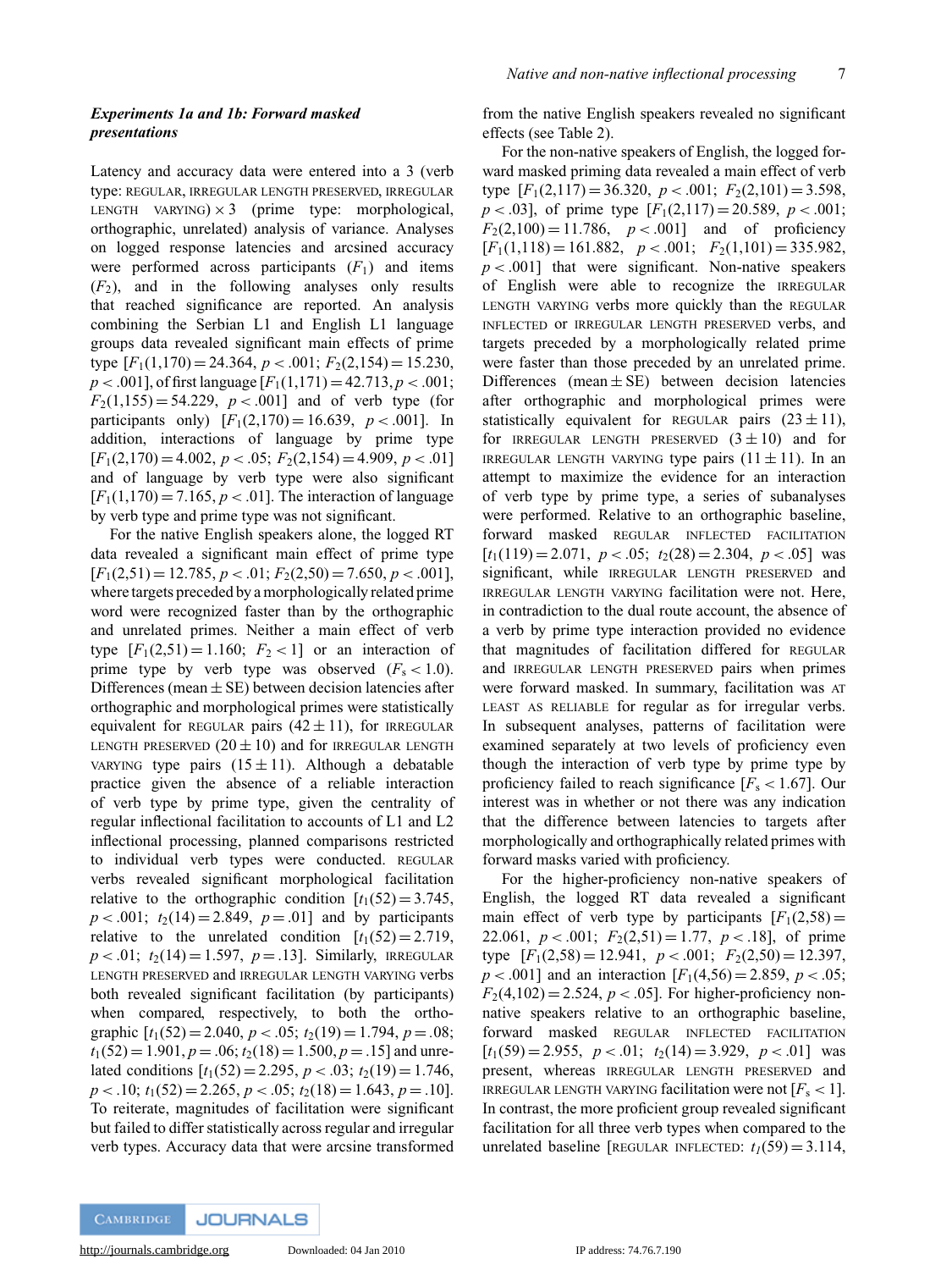| 01 MUN WILL.    |                       |                         |          |       |       |
|-----------------|-----------------------|-------------------------|----------|-------|-------|
|                 | Prime type (ss means) |                         |          |       |       |
|                 | Morph                 | Ortho                   | $UR$     | UR-M  | O-M   |
| Regular         | 606 (99)              | 648 (96)                | 636 (99) | $30*$ | $42*$ |
| SE              | 9.8                   | 10.8                    | 9.8      |       |       |
| Irreg-preserved | 606 (99)              | 626 (98)                | 626 (98) | $20*$ | $20*$ |
| SE              | 9.8                   | 9.9                     | 9.5      |       |       |
| Irreg-varying   | 608 (99)              | 627 (98)                | 630 (98) | $22*$ | 19#   |
| SE              | 10.4                  | 9.7                     | 10.6     |       |       |
|                 |                       | Prime type (item means) |          |       |       |
|                 | Morph                 | Ortho                   | $UR$     | UR-M  | O-M   |
| Regular         | 617 (99)              | 664 (96)                | 638 (99) | 20#   | $47*$ |
| <b>SE</b>       | 9.6                   | 8.1                     | 7.9      |       |       |
| Irreg-preserved | 611 (99)              | 633 (98)                | 630 (98) | 19#   | 22#   |
| <b>SE</b>       | 3.7                   | 7.1                     | 5.9      |       |       |
| Irreg-varying   | 617 (99)              | 632 (98)                | 636 (98) | 19#   | 15#   |
| SE              | 4.2                   | 5.8                     | 6.4      |       |       |

Table 2. *Decision latencies (in milliseconds, converted from logged means), accuracies (in parentheses) and standard error for native speakers of English under forward masked presentation conditions (Exp. 1a) (data adapted from Pastizzo & Feldman (2002a) by deleting items to match the Serbian accuracy criterion).*

\*significant in logged RT analysis  $p < .05$ ;  $\# p < .15$ .

 $p < .01$ ;  $t_2(14) = 3.715$ ,  $p < .01$ ; IRREGULAR LENGTH PRESERVED:  $t_1(59) = 3.067$ ,  $p < .01$ ;  $t_2(19) = 2.944$ ,  $p < .01$ ; IRREGULAR LENGTH VARYING:  $t_1(59) = 2.585$ ,  $p =$  $.01; t_2(18) = 1.876, p = .07$ .

For the lower-proficiency non-native speakers of English, the data revealed a significant main effect of verb type by participants  $[F_1(2,58) = 17.679]$ ,  $p < .001$ ;  $F_2(2,50) = 2.042$ ,  $p = .14$ ] and of prime type  $[F_1(2,58) = 9.331, p < .001; F_2(2,49) = 4.322, p < .05]$ but no interaction  $[F_s < 1.0]$ . Planned comparisons on target latencies for each verb type failed to reveal a reliable difference between morphological and orthographic primes  $[F_s < 1]$ . Interestingly, the difference in target latencies after morphological and unrelated primes in the forward masked priming paradigm with less-proficient speakers of English revealed significant facilitation only for IRREGULAR LENGTH VARYING pairs  $[t_1(59) = 4.112, p < .001; t_2(18) = 3.100, p < .01]$ . This pattern is consistent with the pattern reported by Silva and Clahsen (2008), namely significant facilitation for IRREGULAR LENGTH PRESERVED pairs, and the absence of REGULAR inflectional facilitation. In that study, facilitation was absent after regularly inflected primes, whereas derivational facilitation was robust for non-native speakers of English whose L1 was Chinese, German or Japanese. This is the outcome that led those authors to

conclude that L2 speakers of English showed only noncombinatorial facilitation.

Arcsined accuracy data for the non-native speakers revealed a main effect of verb type  $[F_1(2,117) = 216.349,$  $p < .001; F_2(2, 101) = 3.598, p < .05$ , such that there were more errors for REGULAR INFLECTED, as compared to both types of irregular verbs (see Table 3). In addition, there was a main effect of proficiency type  $[F_1(1,118) = 56.630]$ ,  $p < .001$ ;  $F_2(1,101) = 335.98$ ,  $p < .001$ ]. Lastly, verb type interacted with proficiency type for participants only  $[F_1(2,117) = 3.569, p < .05]$ . The main effect of prime type was not significant, nor did it interact significantly with verb type. Accordingly, target accuracy failed to differ after morphological and orthographic primes for any of the three verb types.

In Experiment 1, there were no fully reliable differences in facilitation across regular and irregular verb types for native or for non-native speakers. Regulars, but not irregulars, are decomposable into stem and affix, and therefore have the potential to activate a stem. Therefore, the absence of reliable differences in facilitation across verb types fails to provide compelling evidence that decomposition and activation among stems is the mechanism that underlies morphological facilitation for regularly inflected forms, while association produces facilitation for irregularly inflected forms. Finally, while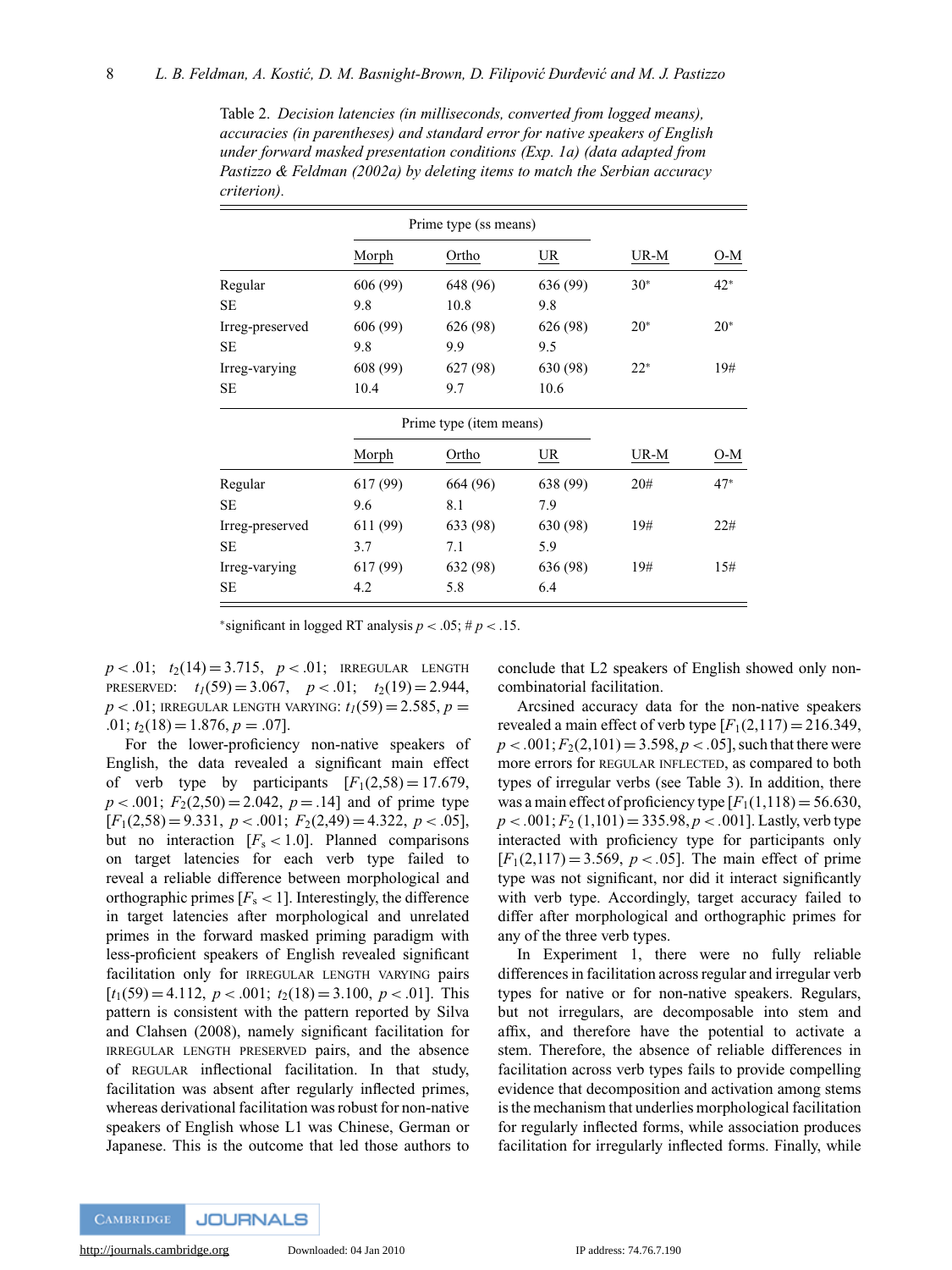$\overline{\phantom{a}}$ 

|                  |                 | Prime type (ss means) |                         |           |       |                |
|------------------|-----------------|-----------------------|-------------------------|-----------|-------|----------------|
|                  |                 | Morph                 | Ortho                   | <b>UR</b> | UR-M  | O-M            |
| HIGH PROFICIENCY | Regular         | 654 (83)              | 680 (83)                | 679 (82)  | $25*$ | $26*$          |
|                  | <b>SE</b>       | 6.0                   | 7.1                     | 6.9       |       |                |
|                  | Irreg-Preserved | 641 (95)              | 639 (91)                | 671 (92)  | $30*$ | $\overline{2}$ |
|                  | <b>SE</b>       | 7.1                   | 7.3                     | 6.7       |       |                |
|                  | Irreg-Varying   | 631 (96)              | 640 (95)                | 646 (93)  | $15*$ | 9              |
|                  | <b>SE</b>       | 5.6                   | 6.2                     | 4.8       |       |                |
| LOW PROFICIENCY  | Regular         | 893 (68)              | 912 (71)                | 933 (68)  | 40#   | 19             |
|                  | <b>SE</b>       | 15.3                  | 17.0                    | 14.4      |       |                |
|                  | Irreg-Preserved | 875 (88)              | 872 (87)                | 890 (84)  | 15    | 3              |
|                  | <b>SE</b>       | 14.5                  | 12.8                    | 11.8      |       |                |
|                  | Irreg-Varying   | 827 (89)              | 841 (90)                | 879 (90)  | $52*$ | 14             |
|                  | <b>SE</b>       | 12.6                  | 13.0                    | 13.0      |       |                |
| ALL              | Regular         | 768 (76)              | 791 (77)                | 800 (75)  | $32*$ | $23*$          |
|                  | <b>SE</b>       | 10.3                  | 10.8                    | 10.6      |       |                |
|                  | Irreg-Preserved | 753 (91)              | 750 (89)                | 776 (88)  | $23*$ | 3              |
|                  | <b>SE</b>       | 10.3                  | 9.9                     | 9.2       |       |                |
|                  | Irreg-Varying   | 725 (93)              | 736 (93)                | 758 (92)  | $33*$ | 11             |
|                  | <b>SE</b>       | 8.6                   | 8.9                     | 9.3       |       |                |
|                  |                 |                       | Prime type (item means) |           |       |                |
|                  |                 | Morph                 | Ortho                   | <b>UR</b> | UR-M  | O-M            |
| HIGH PROFICIENCY | Regular         | 641 (83)              | 668 (83)                | 674 (82)  | $33*$ | $27*$          |
|                  | SE              | 8.2                   | 9.6                     | 7.2       |       |                |
|                  | Irreg-Preserved | 648 (94)              | 645 (92)                | 674 (93)  | 26*   | 3              |
|                  | <b>SE</b>       | 7.2                   | 8.6                     | 7         |       |                |
|                  | Irreg-Varying   | 627 (96)              | 639 (95)                | 642 (93)  | 15#   | 12             |
|                  | <b>SE</b>       | 5.4                   | 5.6                     | 5.4       |       |                |
| LOW PROFICIENCY  | Regular         | 913 (68)              | 931 (71)                | 949 (68)  | 36    | 18             |
|                  | $\rm SE$        | 24.4                  | 20                      | 19.4      |       |                |
|                  | Irreg-Preserved | 898 (88)              | 887 (87)                | 907 (84)  | 9     | 11             |
|                  | <b>SE</b>       | 20.2                  | 17.7                    | 16.8      |       |                |
|                  | Irreg-Varying   | 839 (89)              | 856 (90)                | 887 (90)  | 48*   | 17             |
|                  | <b>SE</b>       | 9.8                   | 13.3                    | 10.5      |       |                |
| ALL              | Regular         | 765 (76)              | 789 (77)                | 800 (75)  | $35*$ | $24*$          |
|                  | <b>SE</b>       | 20                    | 19                      | 19.2      |       |                |
|                  | Irreg-Preserved | 767 (91)              | 761 (90)                | 786 (92)  | 19    | 6              |
|                  | SE              | 16.2                  | 15.6                    | 14.8      |       |                |
|                  |                 |                       |                         |           |       |                |
|                  | Irreg-Varying   | 729 (93)              | 743 (93)                | 759 (92)  | $30*$ | 14             |

Table 3. *Decision latencies (in milliseconds, converted from logged means), accuracies (in parentheses) and standard error for non-native speakers of English under forward masked presentation conditions (Exp. 1b).*

\*significant in logged RT analysis  $p < .05$ ; #  $p < .15$ .

**JOURNALS** 

 $\equiv$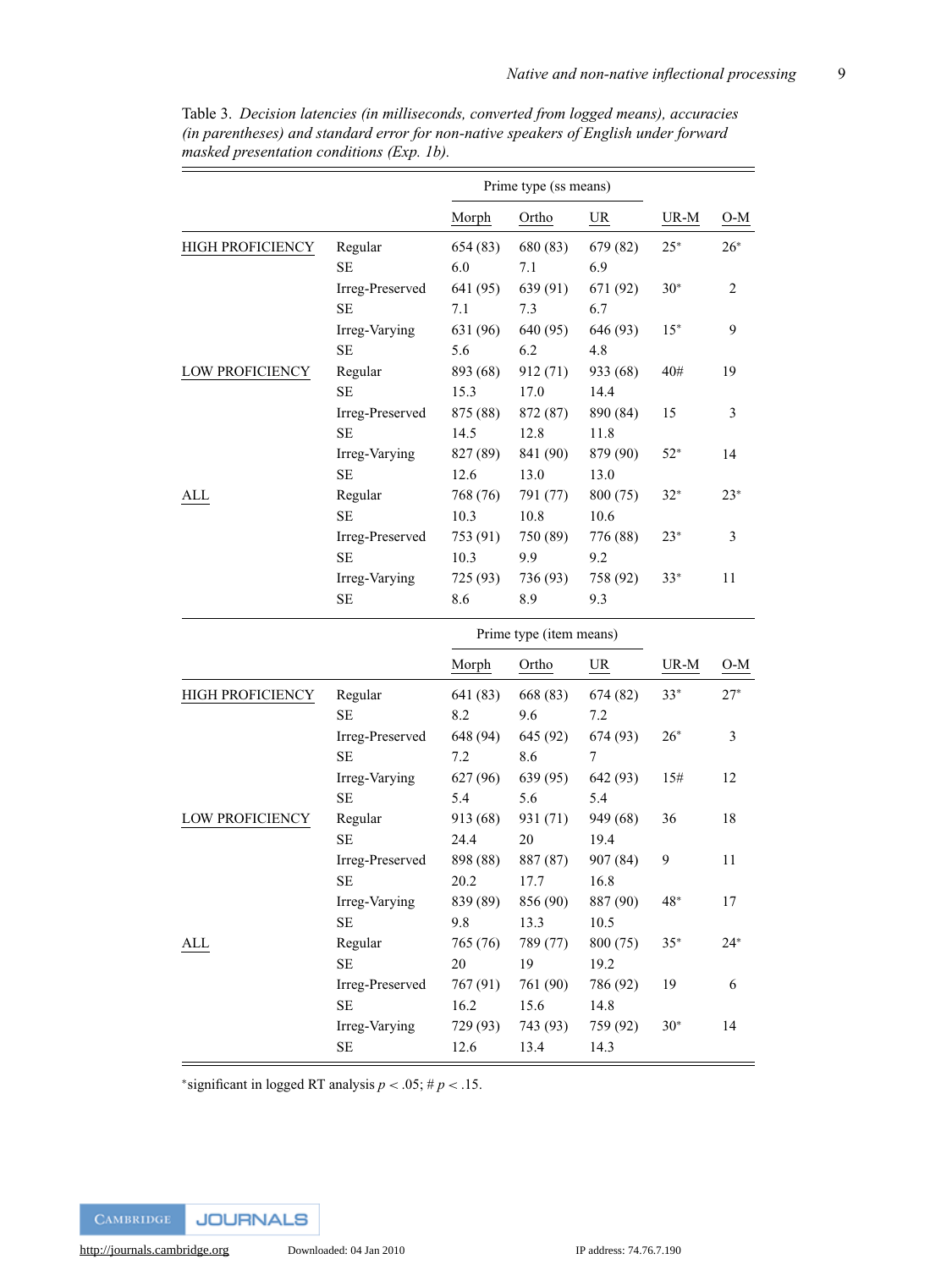results (viz., facilitation only for TEACH-type irregulars) relative to an unrelated prime condition with lessproficient speakers replicate those of Silva and Clahsen (2008), the finding failed to generalize to more proficient speakers or to non-native speakers overall.

Shorter target latencies after morphological than after unrelated primes for non-native speakers in Experiment 1 seem consistent with the data from native speakers. More problematic are the implications of comparable latencies after morphological and orthographic primes for low-proficiency non-native speakers; in particular, although the forward masked priming paradigm has been successful at capturing translation priming across languages, it appears to be a less-than-ideal task with which to investigate inflectional processing in nonnative speakers. While we observed facilitation for all inflected verbs relative to the unrelated prime condition in Experiment 1, we could not be convinced that it was evidence of morphological processing, because orthographic and morphological primes produced patterns that were statistically indistinguishable. When primes are forward masked, non-native speakers found word form similarity to be facilitative, but non-native reliance on form similarity has been documented even when it is detrimental to performance (Silverberg and Samuel, 2004). Therefore, to gain a second perspective on morphological processing in native and non-native speakers and to further circumscribe the contribution of prime–target form overlap, we introduced another variant of the priming task that allegedly is more semantically attuned and less dominated by word form similarity.

### *Experiments 2a and 2b: Cross-modal presentations*

Consistent with the analyses conducted on the forward masked data, data were logged and analyses were conducted collectively and then separately for each language group (see Table 4). An analysis combining the Serbian L1 and English L1 language groups' data revealed a significant main effect of first language  $[F_1(1,136) = 58.307, p < .001;$  $F_2(1,50) = 120.499$ ,  $p < .001$  and an interaction of language by prime type  $[F_1(2,272) = 9.816, p < .001;$  $F_2(2,100) = 4.710$ ,  $p < .01$ , whereby orthographic primes inhibited English L1 but not Serbian L1 speakers. The main effect of prime type  $[F_1(2,272) = 48.168]$ ,  $p < .001$ ;  $F<sub>2</sub>(2,100) = 17.227$ ,  $p < .001$ ] also was significant. The arcsined accuracy data also revealed a significant main effect of first language  $[F_1(1,130) = 3.904, p < .05;$  $F_2(2,100) = 22.401, p < .0001$ , as well as an interaction of prime type by verb type  $[F_1(4,520) = 2.887, p < .02;$  $F_2(2,100) = 4.706, p < .01$ .

Analyses conducted on the native English speaker logged latency data revealed a main effect of verb type

that was significant only by participants  $[F_1(2,86) = 6.85]$ ,  $p < .002$ ;  $F<sub>2</sub>(2,50) < 1.2$ ] and a significant effect of prime type  $[F_1(2,86) = 19.30, p < .0001; F_2(2,100) = 13.36,$  $p < .0001$ ]. Planned comparisons revealed significant morphological facilitation compared to either the orthographic  $[F_1(1,86) = 38.05, p < .0001; F_2(1,50) = 26.44,$  $p < .0001$  or the unrelated  $[F_1(1,86) = 13.84, p < .0005;$  $F_2(1,50) = 9.2$ ,  $p < .003$ ] prime condition, along with significant orthographic inhibition relative to the unrelated prime condition  $[F_1(1,86) = 5.99, p < .02;$  $F_2(1,50) = 4.46$ ,  $p < .04$ ]. Participants were fastest to recognize target words preceded by a morphologically related prime word and slowest to recognize targets after an orthographically similar prime. Under cross-modal presentation conditions, the interaction between verb type and prime type failed to reach significance for native speakers  $[F_1(4,172) = 1.97, p < .10; F_2 < 1]$ . Stated succinctly, native facilitation (mean  $\pm$  SE) relative to an orthographic baseline was significant and statistically equivalent for REGULAR pairs ( $75 \pm 10.9$ ), for IRREGULAR LENGTH PRESERVED  $(51 \pm 11.2)$  and for IRREGULAR LENGTH VARYING type pairs  $(36 \pm 9.4)$ . If anything, numerically, facilitation was greater for regular verbs. Likewise, orthographic inhibition relative to the unrelated baseline failed to differ statistically for REGULAR  $(-41 \pm 10.9)$ and IRREGULAR LENGTH PRESERVED  $(-57 \pm 10)$  pairs and for IRREGULAR LENGTH VARYING type pairs  $(-14 \pm$ 9.4). Analyses conducted on the native English speaker arcsined accuracy data failed to reveal a main effect of verb type  $[F_1(2,86) = 2.40, p < .10;$  $F<sub>2</sub>(2,50) < 1.3$ , but the effect of prime type was significant  $[F_1(2,86) = 4.03, p < .02; F_2(2,100) = 6.08,$ *p < .*003]. Again, the interaction between verb type and prime type failed to reach significance  $[F_s < 1.4]$ .

The English verb data from Serbian speakers revealed a main effect of prime type  $[F_1(2,186) = 20.70,$  $p < .0001$ ;  $F<sub>2</sub>(2,50) = 4.96$ ,  $p < .01$ ], where participants were again fastest to recognize target words preceded by a morphologically related prime word. Unrelated and orthographic primes did not differ, meaning that there was no slowing from orthographically similar primes. Here, orthographic primes and morphological primes did differ. Further, the interaction between prime type and verb type was significant  $[F_1(4,372) = 6.52]$ ,  $p < .0001$ ;  $F_2(4,50) = 2.54$ ,  $p < .05$ ]. Means for nonnative cross-modal morphological facilitation relative to the unrelated prime condition were  $(59 \pm 7)$  for REGULAR pairs,  $(26 \pm 7)$  for IRREGULAR LENGTH PRESERVED and  $(0 \pm 7)$  for IRREGULAR LENGTH CHANGE type pairs. Only facilitation for regularly inflected past tense forms was fully reliable. Thus, results fail to support claims that Serbian speakers are not able to distinguish regularly affixed verb forms from those of orthographic controls. Arcsined accuracy rates for the non-native speakers revealed an effect of verb type in the participants' analysis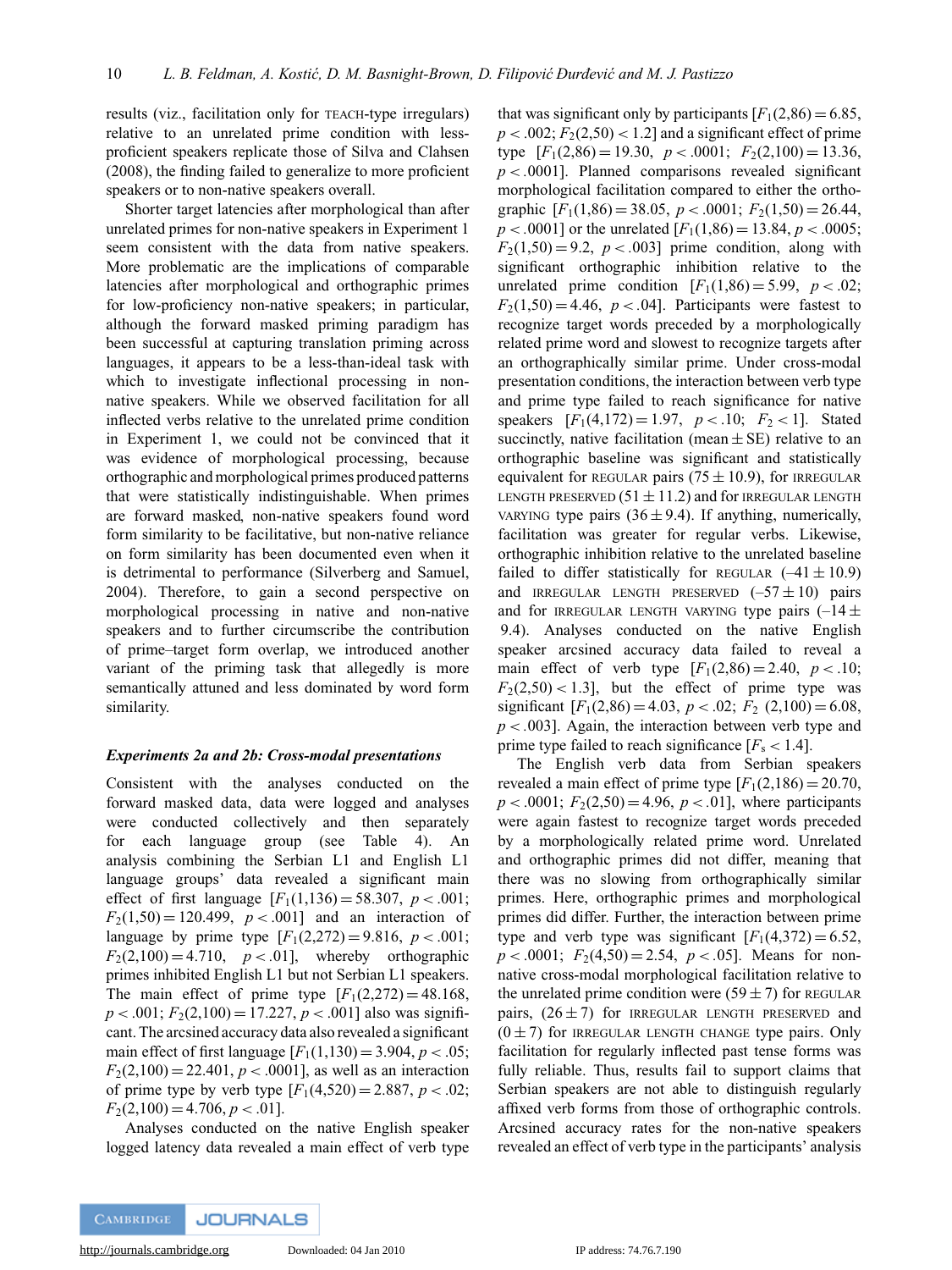|                 | Prime type (ss means) |                         |          |       |       |
|-----------------|-----------------------|-------------------------|----------|-------|-------|
|                 | Morph                 | Ortho                   | UR       | UR-M  | O-M   |
| Regular         | 667 (95)              | 742 (95)                | 701 (93) | $34*$ | $75*$ |
| <b>SE</b>       | 10.5                  | 10.9                    | 9.3      |       |       |
| Irreg-preserved | 696 (93)              | 747 (94)                | 691 (93) | -6    | $51*$ |
| <b>SE</b>       | 10.2                  | 11.2                    | 8.7      |       |       |
| Irreg-varying   | 660 (95)              | 697 (96)                | 682 (96) | $34*$ | $75*$ |
| <b>SE</b>       | 9.5                   | 9.4                     | 9.3      |       |       |
|                 |                       | Prime type (item means) |          |       |       |
| Regular         | 556 (99)              | 622 (95)                | 610 (97) | $54*$ | 66*   |
| <b>SE</b>       | 9.7                   | 9.7                     | 9.7      |       |       |
| Irreg-preserved | 587 (96)              | 645 (95)                | 600 (97) | 13    | 58*   |
| <b>SE</b>       | 8.1                   | 8.1                     | 8.1      |       |       |
| Irreg-varying   | 562 (96)              | 607(95)                 | 597 (98) | $34*$ | $45*$ |
| <b>SE</b>       | 5.7                   | 6.3                     | 5.4      |       |       |

Table 4. *Decision latencies (in milliseconds, converted from logged means), accuracies (in parentheses) and standard error for native speakers of English under cross-modal presentation conditions (Exp. 2a).*

<sup>∗</sup>significant in logged RT analysis *p <* .05.

Table 5. *Decision latencies (in milliseconds, converted from logged means), accuracies (in parentheses) and standard error for non-native speakers of English under cross-modal presentation conditions (Exp. 2b).*

|                 |          | Prime type (ss means)   |                           |          |       |
|-----------------|----------|-------------------------|---------------------------|----------|-------|
|                 | Morph    | Ortho                   | $\underline{\mathsf{UR}}$ | UR-M     | O-M   |
| Regular         | 676 (95) | 727 (95)                | 736 (93)                  | 59*      | $50*$ |
| <b>SE</b>       | 7.0      | 6.9                     | 6.5                       |          |       |
| Irreg-preserved | 696 (93) | 720 (94)                | 721 (93)                  | $26*$    | $24*$ |
| <b>SE</b>       | 6.7      | 6.9                     | 6.6                       |          |       |
| Irreg-varying   | 710 (95) | 708 96)                 | 710 (96)                  | $\theta$ | $-2$  |
| <b>SE</b>       | 7.1      | 6.9                     | 6.5                       |          |       |
|                 |          | Prime type (item means) |                           |          |       |
| Regular         | 683 (96) | 731 (95)                | 740 (96)                  | $57*$    | 48*   |
| SЕ              | 9.7      | 9.7                     | 9.7                       |          |       |
| Irreg-preserved | 706 (93) | 723 (94)                | 720 (93)                  | 14       | 17    |
| <b>SE</b>       | 8.1      | 8.1                     | 8.1                       |          |       |
| Irreg-varying   | 708 (96) | 697 (97)                | 705 (97)                  | $-3$     | $-11$ |
| SE              | 5.9      | 6.4                     | 7.2                       |          |       |

<sup>∗</sup>significant in logged RT analysis *p <* .05.

only, but neither differences between prime conditions nor its interaction with verb type were significant (see Table 5).

In a study where orthographic and morphological relatedness were manipulated on different targets and in different experiments, it was suggested that crossmodal orthographic similarity could offset morphological relatedness so as to attenuate facilitation for irregular inflected prime–target pairs with a high, but not with a low, degree of form overlap (Allen and Bedecker, 2002).

**CAMBRIDGE JOURNALS**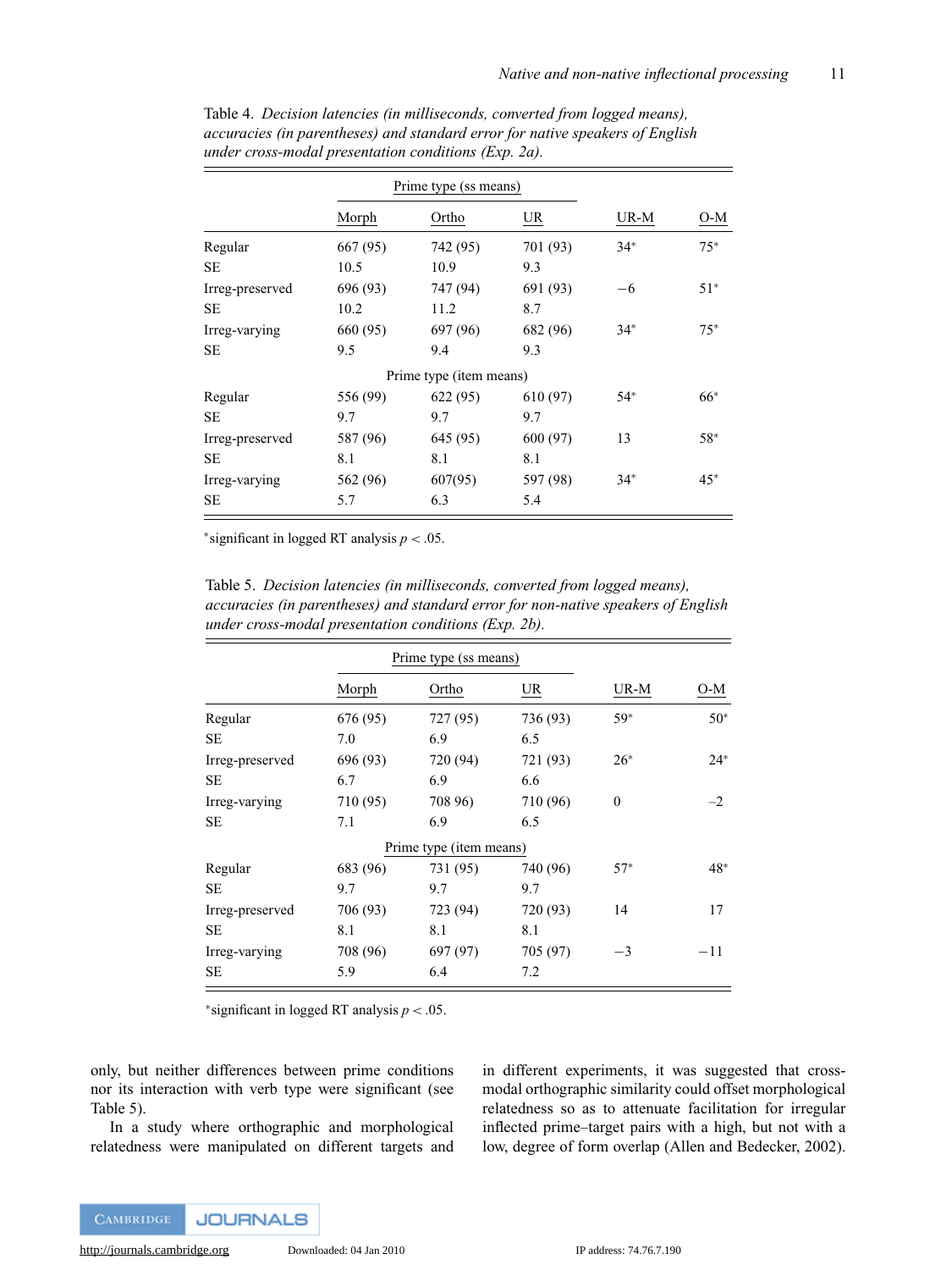The inclusion of an unrelated, as well as an orthographic, prime for the same target allowed us to probe this finding further. Consistent with Allen and Badecker's (2002) account, for IRREGULAR LENGTH PRESERVED (*FALL*) type verbs, orthographic inhibition for native speakers relative to the unrelated baseline was reliable in the analysis by participants. Counter to the Allen and Badecker (2002) account, however, not only LENGTH PRESERVED IRREGULAR (*FALL*), but especially REGULAR (*BILL*) type verbs were subject to inhibition. Thus, similar patterns of facilitation and inhibition for LENGTH PRESERVED IRREGULAR and REGULAR targets by native speakers fail to support differential processing for regular and irregular verb forms. Evidently, participants can activate competing alternatives based on orthographic similarity for regular as well as IRREGULAR (LENGTH PRESERVED) targets. Failure of length-varying irregulars to pattern similarly negates an interpretation based on a general strategy for all materials in the cross-modal priming task.

In summary, cross-modal regular morphological facilitation was reliable not only for native speakers of English but for non-native speakers as well. Results fail to support the claim that L2 speakers lack the grammar to decompose regular past tense forms. The most novel outcome however, in our estimation, is that while native speakers showed cross-modal form inhibition, non-native speakers did not. Results suggest that morphologically unrelated word primes similar in form to the target failed to generate either competition or facilitation in L2 speakers. Collectively, effects of form facilitation on nonnative recognition were present under forward masked but not cross-modal presentation conditions. Insofar as the latter preserve phonological but not orthographic form, the outcome suggests that shared phonology between primes spoken by a native speaker and visually presented targets failed to influence L2 target processing when prime–target pairs were neither morphologically nor semantically similar.

### **Discussion**

We investigated morphological processing in native speakers and in non-native speakers of English whose native language was Serbian. With two priming methodologies, we examined facilitation for regular (*billed–BILL*) past tense formations and for two types of irregular past tense forms (*fell–FALL*; *taught–TEACH*) that varied on degree of form similarity between inflectionally related forms. We constructed irregular verb types so as to differ with respect to preservation or non-preservation of target length and degree of overlap between present and past tense forms. Percent letter overlap was comparable for IRREGULAR LENGTH PRESERVED (*fell–FALL*) pairs (68%) and REGULAR (*billed–BILL*) pairs (68%), but was reduced (54%) forIRREGULAR LENGTH CHANGE (*taught–TEACH*) type pairs.

Facilitation was numerically most robust for REGULAR (*billed–BILL*) type pairs but the absence of an interaction of verb type by prime type in native speakers failed to provide evidence for a dichotomy as predicted by a dual mechanism account.

Our outcome replicates that reported with Italian and French speakers under forward masked and crossmodal presentation conditions (Meunier and Marslen-Wilson, 2004). In effect, magnitudes of facilitation across regular and irregular verb types in the present study were numerically graded. Although effects were systematically largest for regularly inflected prime–target pairs, numerical differences could not be confirmed statistically because verb type and prime type interacted inconsistently. To reiterate, reliable facilitation for REGULAR prime–target pairs and the absence of facilitation for IRREGULAR pairs under forward masked and crossmodal presentation conditions would be consistent with an account of morphological facilitation based solely on decomposition but, in the present study, facilitation was present across all verb types and differences in facilitation were not reliable for native speakers. In conclusion, in English, as in French and Italian, patterns of facilitation for native speakers fail to support claims for a processing dichotomy that entails a mechanism based on decomposition for regulars and a second based on noncombinatorial association for irregulars.

The interaction of verb type by prime type was significant for non-native speakers when presentations were cross-modal and for high-proficiency non-native speakers when presentations were forward masked. Crucially, regular verbs showed numerically greater facilitation than irregulars in L2 speakers. Given the general acceptance of the dual mechanism claim that regular facilitation is absent in L2 speakers, an outcome that demonstrates reliable facilitation for regular verbs, whether it is greater than or equal to reliable facilitation for irregular verbs, constitutes an empirical contribution to our understanding of L2 inflectional verb processing.

With regard to non-native speakers, the result when primes were forward masked contrasts with that of Silva and Clahsen (2008), who failed to observed inflectional facilitation for regularly inflected verb forms relative to an unrelated baseline. However, analyses that included proficiency as a factor showed that speakers with low, but not high, proficiency in English replicated the finding of facilitation for IRREGULAR LENGTH VARYING but not for REGULAR past tense–present tense (or IRREGULAR LENGTH PRESERVED) pairs. Although non-native accuracy rates for regular verbs in Experiment 1b were low (75%) compared to those (88% or better) of Silva and Clahsen (2008), we emphasize that it was our speakers with lower non-native proficiency who replicated the Silva and Clahsen pattern.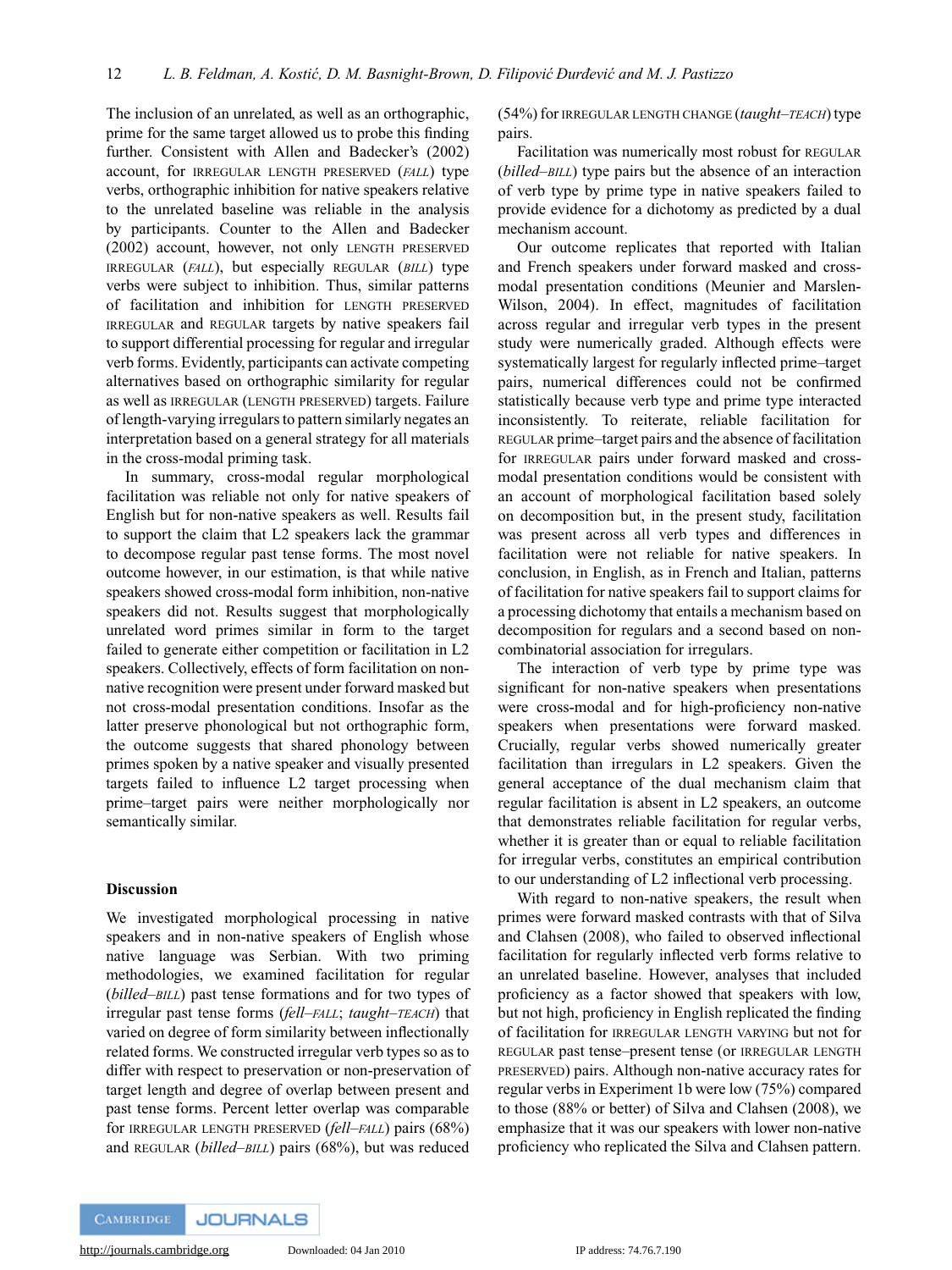The absence of regular facilitation for low-proficiency speakers makes it implausible that all L2 facilitation for regular inflections in the present study can be attributed to reliance on form because of lower proficiency. On the other hand, it is very unlikely that the psychology students who studied English in Serbia are more proficient than those in the Silva and Clahsen study (2008) who had been living in the UK for an average of more than ten years. More plausibly, because Serbian is a highly inflected language, the combinatorial habit may transfer from L1 to L2 (Portin et al., 2007). At this point, any interpretation of L2 facilitation for regularly inflected verb forms remains speculative insofar as the experimental design (viz., no identity fillers or derivationally related pairs) and baseline (viz., orthographically similar) differed across studies as well. Nonetheless, we have documented facilitation for regularly inflected English verb forms in native speakers of a language with a rich inflectional morphology both when prime presentations are forward masked and when they are auditory.

In the remaining sections, coordinated comparisons of native and non-native morphological processing across forward masked and then cross-modal presentation conditions provide insights into how language background influences morphological processing when processing time for the prime is temporally limited and potentially influenced by similar orthographic form (Experiments 1a and 1b), and when it is extended and potentially influenced by phonological but not orthographic similarity (Experiments 2a and 2b).

# *Influences of proficiency on forward masked morphological facilitation*

For native speakers of English, forward masked inflectional facilitation was significant relative to both the orthographic and the unrelated baseline, whereas for non-native speakers of English, morphological and orthographic primes produced equivalent facilitation. The outcome suggests that non-native speakers failed to differentiate prime–target pairs that shared morphology from pairs that shared only form. Comparable latencies after morphological and orthographic primes in the lexical decision task are consistent with over-reliance on word form and the relative inaccessibility of semantics as a characterization of processing by less-proficient nonnative speakers of a language.

Participants for whom English was their second language showed latency differences across regular and irregular verb types that varied with proficiency. Specifically, at the lower level of proficiency, verbs with regular past tense forms tended to be slower and more difficult to recognize than those that included irregular forms. An effect of verb type could signal that conventional frequency estimates are distorted in second language learners of English such that verb types were not truly matched on frequency (Duyck et al., 2008). Another possibility is that estimates of the frequency with which speakers living in non-English settings encounter particular English words is biased more at the low end of the frequency distribution. Finally, the frequency with which speakers living in non-English settings encounter particular English words may be biased more toward visual and less toward spoken experience relative to native English environments. Across experiments in the present study, differences across verb types were more prominent when prime presentations were visual than auditory, especially for non-native speakers. Future research will determine whether modality-specific exposure to a language (viz., written, spoken) may mitigate verb recognition in non-native speakers as it does for native speakers (Baayen, Feldman and Schreuder, 2006).

A potentially more general difference among verb types that previously has been documented in corporabased studies derives from semantic richness of targets defined in terms of their patterns of co-occurrence with other words. Semantic properties can be defined in terms of the contexts in which a word appears – words with similar meanings tend to appear in similar contexts and words with greater richness appear in more diverse contexts. As noted above, regular verbs in English are generally less semantically rich than are the irregular verb types (Baayen and Moscoso del Prado Martín, 2005), and the verbs in the present study are consistent with this characterization. Furthermore, word knowledge tends to be less semantically elaborated for non-native speakers, and richness based on connectivity among semantic associates has been documented to influence nonnative performance in the cross-modal lexical decision task (Basnight-Brown, Chen, Shu, Kostic and Feldman, ´ 2007). If the absence of semantic detail affects less relative to more elaborated word forms disproportionately (Finkbeiner et al., 2004), it is possible that semantic factors also contribute to processing differences between regular and irregular verbs. Finally, semantic richness may function with word class so as to influence nonnative performance in word recognition tasks (Kotz and Elston-Guttler, 2004; Sunderman and Kroll, 2006), especially at lower levels of L2 proficiency. Of course, unlike in Basnight-Brown et al. (2007), variation in semantic richness was not systematically treated in those earlier studies that reported magnitudes of facilitation that differed for regularly and irregularly inflected verbs.

The difference in decision latencies to targets after morphological and orthographic primes was not reliable for non-native speakers in the forward masked priming task where both tended to facilitate. Indeed, comparable non-native target latencies after morphological and orthographic prime types in Experiment 1 challenge the utility of depending on patterns of facilitation from the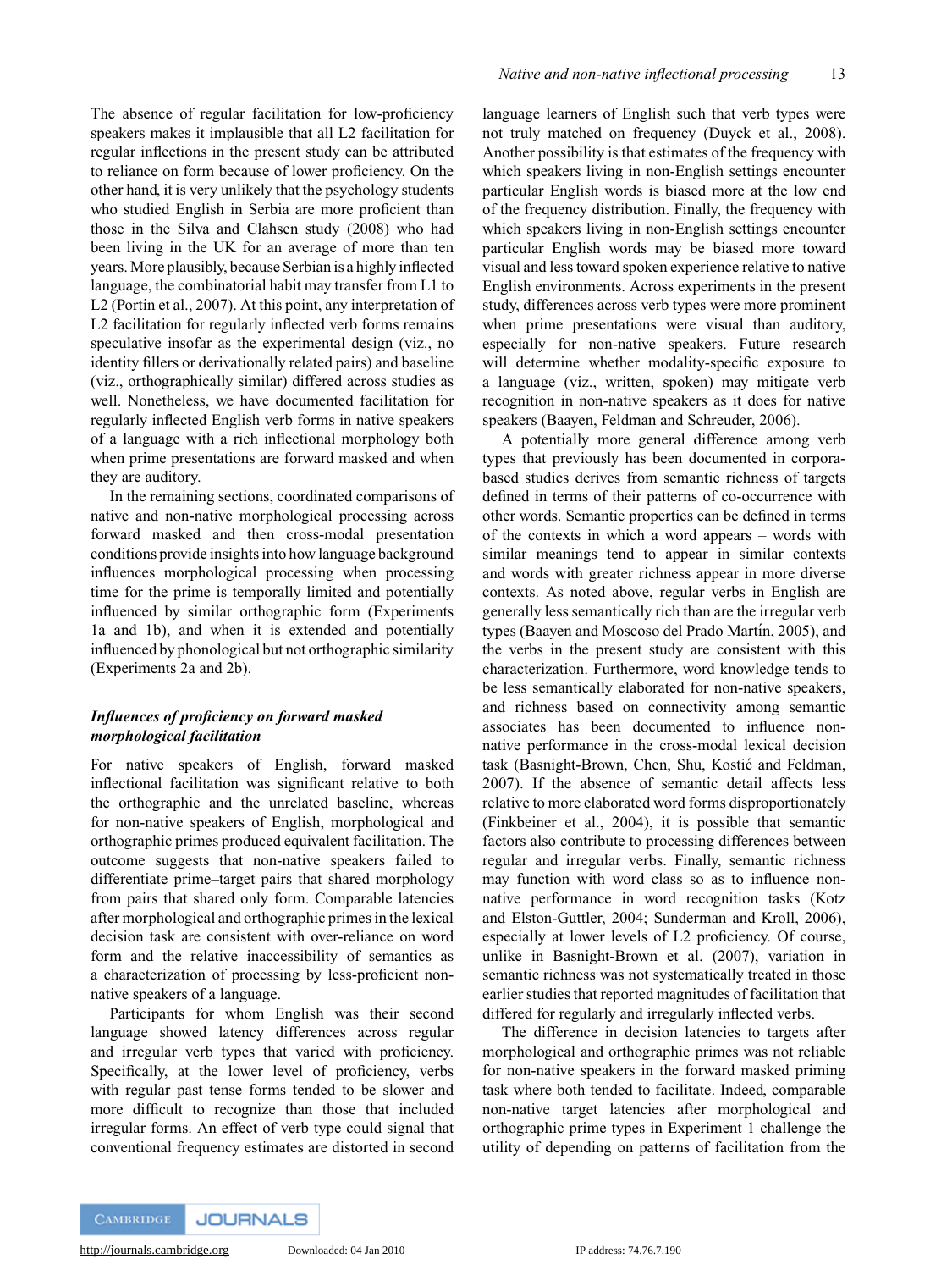forward masked priming task to inform us about whether regular and irregular past tense inflections are processed in the same manner when there is no orthographic baseline. For native speakers, by contrast, comparable latencies after orthographic and unrelated primes indicated that form similarity in the absence of semantic similarity had little effect. Comparisons of forward masked priming results across non-native and native speakers capture the transition from reliance on form toward greater reliance on semantics, as proficiency in the second language improves (Kroll and Stewart, 1994, Talamas et al., 1999). Because morphological and orthographic primes were matched on form overlap but differed with respect to semantic similarity with the target, we interpret faster latencies after morphological than orthographic primes, both of which share form with the target, as evidence that forward masking of the prime does not always eliminate semantic aspects of prime processing for native speakers (see also Feldman and Basnight-Brown, 2008; Feldman, O'Connor and Moscoso del Prado Martín, 2009).

By the most conservative interpretation of Experiment 1, there is no justification to examine prime type separately for the various types of verbs, as the interaction was not fully reliable. Nonetheless, in an attempt to support a classical perspective of dual (viz., decomposition and non-combinatorial association) mechanisms, one might argue to ignore the orthographic baseline condition, interpret native and non-native forward masked irregular morphological facilitation as support for non-combinatorial association between forms of irregularly inflected verbs and dismiss the finding of facilitation for regularly inflected verb forms because accuracy was lower that usual. Even in the extreme, however, current dual mechanism accounts based on the absence of non-combinatorial association in the nonnative lexicon cannot accommodate the outcome under cross-modal presentation conditions.

# *Influences of language background on cross-modal morphological facilitation*

Inhibition after orthographic primes presented crossmodally to native speakers indicated that orthographically similar, but morphologically unrelated, primes interfered with recognition of the target. One interpretation is that candidate words that are similar in form but unrelated morphologically and semantically are activated and compete with recognition of the target. By contrast, for non-native speakers, decision latencies after orthographic and unrelated cross-modal primes did not differ. Not only was there no evidence that formal similarity with the prime in the absence of shared meaning impaired recognition of the target, but also there were hints of facilitation. Unlike for native speakers, it appears that for non-native speakers

auditory primes do not compete with visual targets even when they share form.

The present results with non-native speakers replicate those in Basnight-Brown et al. (2007) for regulars, but contrast with the outcome for irregulars in that they reported an absence of facilitation relative to a baseline defined by a shared initial phoneme for nonnative speakers (11 ms) and the presence of facilitation for native speakers (38 ms). It is unlikely that the differing L2 outcomes reflect the structure of the unrelated prime, because in the present study with cross-modal presentations to non-native speakers, orthographic primes clustered with unrelated primes so that the two baselines to index morphological facilitation were consistent. We suspect that Serbian speakers in the Basnight-Brown et al. study were less proficient in English than those in the present study because they were matched to Chinese speakers on picture naming ability. To clarify the Basnight-Brown et al. design, matching across different L1s entailed deleting the best Serbian speakers of English, and it was at a lower level of proficiency that irregular length preserved primes failed to produce cross-modal facilitation. In essence, in both studies with non-native speakers, morphological facilitation for regularly inflected prime–target pairs was at least as strong as for irregularly inflected pairs.

Cross-modal facilitation based on form overlap did not arise for non-native speakers, as they did not easily benefit from shared form between an auditory prime and a visual target. However, presentation of the prime is temporally extended when presented auditorily (Experiment 2), as compared to when it follows a forward mask (Experiment 1). If L2 differences between unrelated and orthographic forward masked primes provide a marker for access based on form when semantics differ, and the failure to detect L2 differences between unrelated and orthographic primes under cross-modal conditions reflects limitation on access based on the form, then variation in patterns of non-native inflectional facilitation across modality can be characterized in terms of the availability of shared semantics in conjunction with shared form. Specifically, shared form governs L2 forward masked facilitation whereas shared semantics governs cross-modal L2 facilitation. If morphological facilitation reflects the convergent effects of shared meaning and shared form (e.g., Gonnerman et al., 2007), a further implication is that degree of form overlap may influence the magnitude of morphological facilitation more when semantics plays a secondary role. This characterization could apply to non-native speakers in the forward masked priming task when morphological facilitation is assessed by comparing decision latencies after a morphologically related prime and after a prime that is identical to the target (e.g., Silva and Clahsen, 2008). For native speakers, by contrast, semantic similarity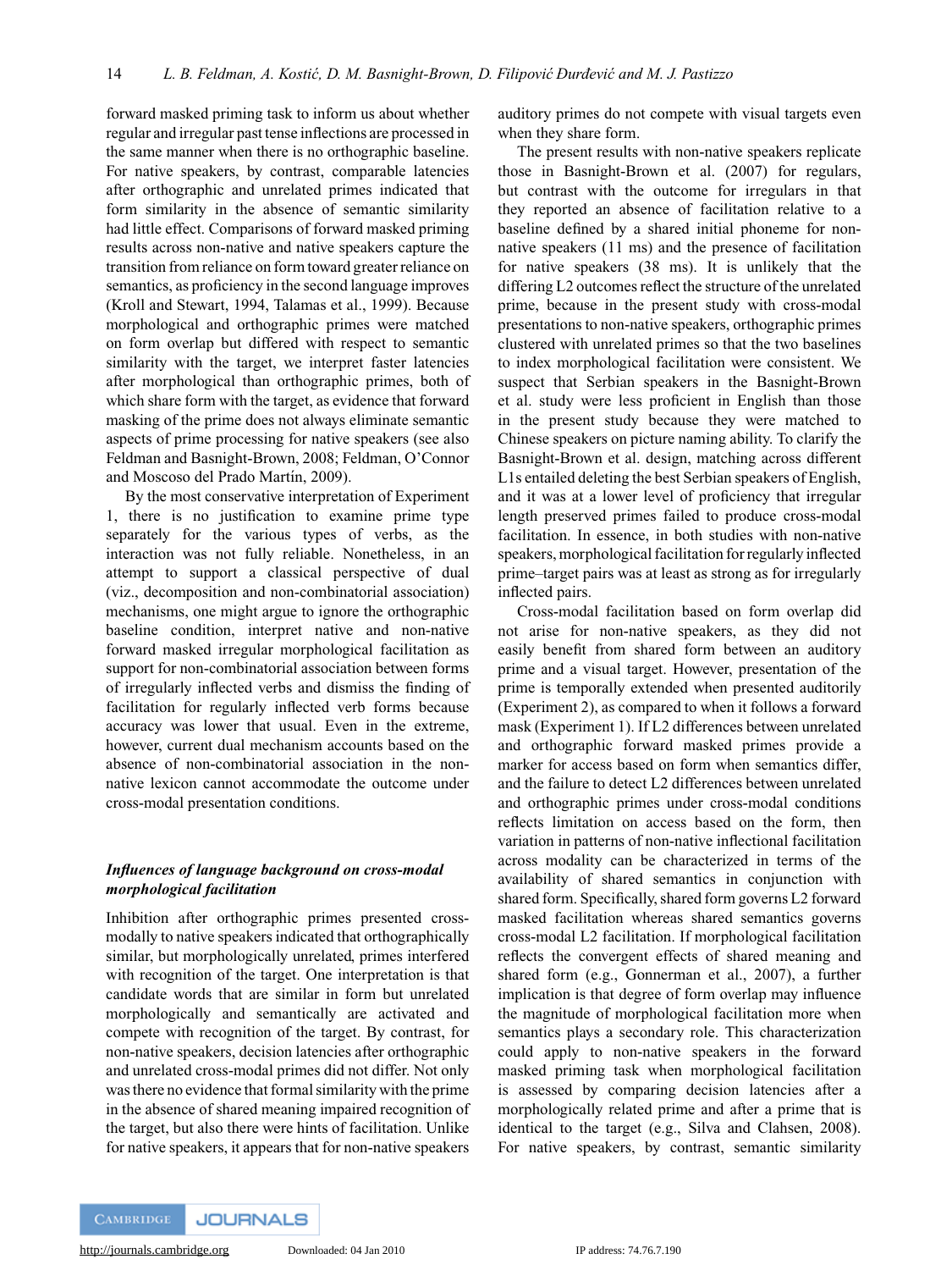can also play a role so that effects of form overlap are attenuated. Collectively, differential contributions of semantics and form across tasks and across proficiency provide an alternative to claims for qualitative differences in the L1 and L2 processing of regular inflectional morphology.

# *Morphological facilitation for regular inflections: Is it evidence of decomposition?*

Comparisons between the recognition of regular and irregular forms in isolation and in primed variants of the lexical decision task are central to our understanding of morphological processing and are at the core of debates concerned with whether or not different mechanisms underlie recognition of regular and irregular forms. The dual mechanism interpretation was straightforward when facilitation was evident for regular, but not for irregular, inflected word pairs. However, recent findings about unrelated as contrasted with orthographic baselines, along with documentation of facilitation for verbs with regular as well as irregular past tense forms, introduce considerable complexity, as effects are no longer all-or-none. In the present study, regular pairs tended to produce greater facilitation, although the interaction of verb type by prime type was unreliable overall. Collectively, results fail to provide compelling evidence that L1 speakers process regular and irregular verbs by distinct mechanisms, or that L1 and L2 speakers differentially engage decompositional and non-combinatorial associative morphological processes.

In conclusion, across both the forward masked and cross-modal priming tasks, effects of morphological relatedness between prime and target are most easy to document when there is a high degree of shared form between prime and target, and this tends to arise among verbs whose inflectional morphology is regular. Plausibly, facilitation for irregulars generally is more similar among native and among non-native speakers because degree of form overlap is attenuated and facilitation is less overall. In summary, the failure to detect reliable differences in magnitudes of facilitation across regular and irregular verb types pose challenges to the explanatory adequacy of a decomposition vs. non-combinatorial association processing dichotomy based on inflectional regularity in either native or non-native speakers of English. Throughout, patterns of facilitation raise the possibility that prime–target similarity figures in the recognition process. In conclusion, results of the present study seem more compatible with an account of morphological processing based on a single mechanism for processing morphologically regular and irregular whole-word forms, one that considers jointly their formal and semantic similarity to other words.

#### **References**

- Alegre, M. & Gordon, P. (1999). Frequency effects and the representational status of regular inflections. *Journal of Memory and Language*, 40, 41–61.
- Allen, A. & Badecker, W. (2002). Inflectional regularity: Probing the nature of lexical representation in a cross-modal priming task. *Journal of Memory and Language*, 46, 705– 722.
- Baayen, R. H., Feldman, L. B. & Schreuder, R. (2006). Morphological influences on the recognition of monosyllabic monomorphemic words. *Journal of Memory and Language*, 53, 496–512.
- Baayen, R. H. & Moscoso del Prado Martín, F. (2005). Semantic density and past-tense formation in three Germanic languages. *Language*, 81, 1–27.
- Baayen, R. H., Wurm, L. H. & Aycock, J. (2007). Lexical dynamics for low-frequency complex words: A regression study across tasks and modalities. *The Mental Lexicon*, 2 (3), 419–463.
- Basnight-Brown, D., Chen, H., Shu, H., Kostić, A. & Feldman, L. B. (2007). Monolingual and bilingual recognition of regular and irregular English verbs: Does sensitivity to word form vary with language experience? *Journal of Memory and Language*, 57, 65–80.
- Bradlow, A. R. & Bent, T. (2008). Perceptual adaptation to nonnative speech. *Cognition*, 106, 707–729.
- Bueno, S. & Frenck-Mestre, C. (2002). Rapid activation of the lexicon: A further investigation with behavioral and computational results. *Brain and Language*, 81, 120–130.
- Clahsen, H. & Felser, C. (2006). Grammatical processing in language learners. *Applied Psycholinguistics*, 27, 3–42.
- Clahsen, H., Sonnenstuhl, I. & Blevins, J. P. (2003). Derivational morphology in the German mental lexicon: A dualmechanism account. In: H. Baayen and R. Schreuder (eds.), *Morphological structure in language processing*, pp. 125– 155. Berlin: Mouton de Gruyter.
- Davis, C. J. & Lupker, S. J. (2006). Masked inhibitory priming in English: Evidence for lexical inhibition. *Journal of Experimental Psychology: Human Perception and Performance*, 32, 668–687.
- Davis, M. H., Meunier, F. & Marslen-Wilson, W. D. (2004). Neural responses to morphological, syntactic, and semantic properties of single words: An fMRI study. *Brain and Language*, 89, 439–449.
- Duyck, W. & De Houwer, J. (2008). Semantic access in second-language visual word processing: Evidence from the semantic Simon paradigm. *Psychonomic Bulletin and Review*, 15 (5), 961–966.
- Duyck, W., Vanderelst, D., Desmet, T. & Hartsuiker, R. T. (2008). The frequency effect in second-language visual word recognition. *Psychonomic Bulletin and Review*, 15, 850–855.
- Feldman, L. B. & Basnight-Brown, D. M.,(2008). List context fosters semantic processing: Parallels between semantic and morphological facilitation when primes are forward masked. *Journal of Experimental Psychology: Learning, Memory and Cognition.* 34, 680–687.
- Feldman, L. B., O'Connor, P. A. & Martín, F. M. del P. (2009). Early morphological processing is morpho-semantic and

**CAMBRIDGE JOURNALS**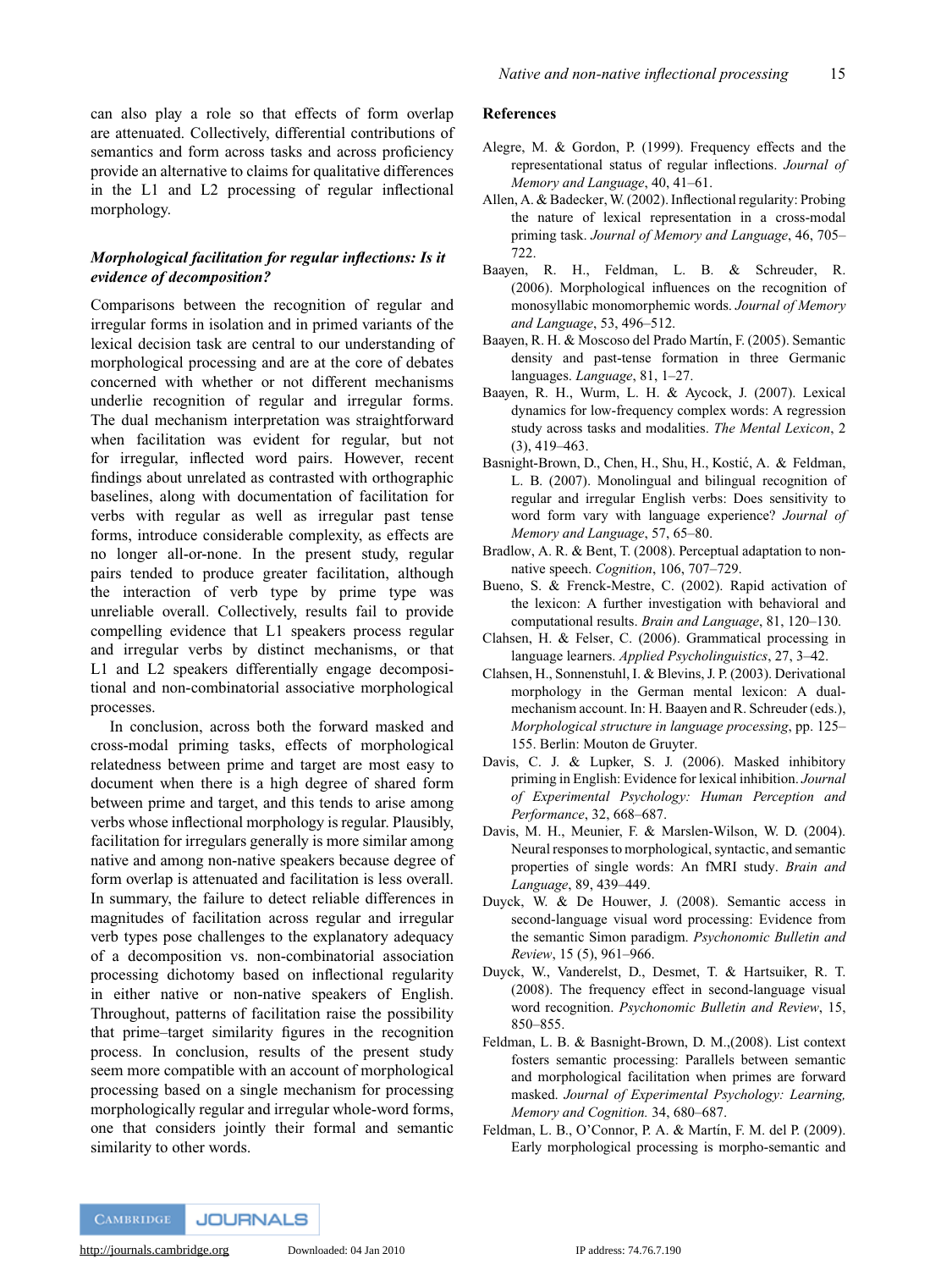not simply morpho-orthographic: An exception to formthen-meaning accounts of word recognition. *Psychological Bulletin and Review*, 16, 684–691.

- Feldman, L. B., Rueckl, J., Pastizzo, M., Diliberto, K. & Vellutino, F. (2002). Morphological analysis in beginning readers as revealed by the fragment completion task. *Psychological Bulletin and Review*, 77, 529–535.
- Feldman, L. B. & Soltano, E. G. (1999). Morphological priming: The role of prime duration, semantic transparency, and affix position. *Brain and Language*, 68, 33–39.
- Finkbeiner, M., Forster, K., Nicol, J. & Nakamura, K. (2004). The role of polysemy in masked semantic and translation priming. *Journal of Memory and Language*, 51, 1–22.
- Forster, K. I. (1999). The microgenesis of priming effects in lexical access. *Brain and Language*, 68, 5–15.
- Forster, K. I. & Azuma, T. (2000). Masked priming for prefixed words with bound stems: Does *submit* prime *permit*? *Language and Cognitive Processes*, 15, 539–561.
- Forster, K. I. & Davis, C. (1984). Repetition priming and frequency attenuation in lexical access. *Journal of Experimental Psychology: Learning, Memory, and Cognition*, 10 (4), 680–698.
- Forster, K. I., Davis, C., Schoknecht, C. & Carter, R. (1987). Masked priming with graphemically related forms: Repetition or partial activation? *The Quarterly Journal of Experimental Psychology*, 39A, 211–251.
- Francis, W. N. & Kucera, H. (1982). *Frequency analysis of English usage: Lexicon and grammar*. Boston, MA: Houghton, Mifflin.
- Frost, R., Forster, K. I. & Deutsch, A. (1997). What can we learn from the morphology of Hebrew? A maskedpriming investigation of morphological representation. *Journal of Experimental Psychology: Learning, Memory, and Cognition*, 23 (4), 829–856.
- Gonnerman, L. M. (1999). Morphology and the lexicon: Exploring the semantic–phonology interface. Unpublished doctoral Dissertation, University of Southern California, Los Angeles.
- Gonnerman, L. M., Seidenberg, M. S. & Andersen, E. S. (2007). Graded semantic and phonological similarity effects in priming: Evidence for a distributed connectionist approach to morphology. *Journal of Experimental Psychology: General*, 136, 323–345.
- Grainger, J., Colé, P. & Segui, J. (1991). Masked morphological priming in visual word recognition. *Journal of Memory and Language*, 30, 370–384.
- Healy, A. F., Barshi, I., Crutcher, R. J., Tao, L., Rickard, T. C., Marmie, W. R., Schneider, V. I., Feldman, A., Buck-Gengler, C. J., Romero, S. G., Sherrod, N. B., Parker, J. T. & Bourne, L. B. (1998). Toward the improvement of training in foreign languages. In A. F. Healy & L. E. Bourne (eds.), *Foreign language learning*, 3–53. Mahwah, NJ: Lawrence Erlbaum Associates.
- Holm, A. & Dodd, B. (1996). The effect of first written language on the acquisition of English literacy. *Cognition*, 59, 119– 147.
- Jiang, N. (1999). Testing processing explanations for the asymmetry in masked cross-language priming. *Bilingualism: Language and Cognition*, 2, 59–75.
- Jiang, N. & Forster, K. I. (2001). Cross-language priming asymmetries in lexical decision and episodic recognition. *Journal of Memory and Language*, 44, 32–51.
- Johnson, E. S. & Newport, E. L. (1989). Critical period effects in second language learning. *Cognitive Psychology*, 21, 60– 99.
- Kielar, A., Joanisse, M. F. & Hare, M. L. (2007). Priming English past tense verbs: Rules or statistics? *Journal of Memory and Language*, 58, 327–346.
- Kotz, S. A. & Elston-Guttler, K. (2004).) The role of proficiency on processing categorical and associative information in the L2 as revealed by reaction times and event-related brain potentials. *Journal of Neurolinguistics*, 17, 215–235.
- Kroll, J. F. & Stewart, E. (1994). Category interference in translation and picture naming: Evidence for asymmetric connections between bilingual memory representations. *Journal of Memory and Language*, 33, 149–174.
- Kucera, H. & Francis, N. (1967). *Computational analysis of present-day American English*. Providence, RI: Brown University Press.
- Lehtonen, M. & Laine, M. (2003). How word frequency affects morphological processing in monolinguals and bilinguals. *Bilingualism: Language and Cognition*, 6 (3), 213– 225.
- Lehtonen, M., Niska, H., Wande, E., Niemi, J. & Laine, M. (2006). Recognition of inflected words in morphologically limited language: Frequency effects in monolinguals and bilinguals. *Journal of Psycholinguistic Research*, 35, 121– 146.
- Marslen-Wilson, W., Tyler, L. K., Waksler, R. & Older, L. (1994). Morphology and meaning in the English mental lexicon. *Psychological Review*, 101 (1), 3–33.
- Masson, M. E. J. & Isaak, M. I. (1999). Masked priming of words and nonwords in a naming task: Further evidence for a nonlexical basis for priming. *Memory and Cognition*, 27, 399–412.
- Meunier, F. & Marslen-Wilson, W. (2004). Regularity and irregularity in French verbal inflection. *Language and Cognitive Processes*, 19, 561–580.
- Nelson, D. L., McEvoy, C. L. & Schreiber, T. A. (1998). The University of South Florida word association, rhyme, and word fragment norms. www.usf.edu/Free Association/.
- Parodi, T., Schwartz, B. D. & Clahsen, H. (2004). On the L2 acquisition of the morphosyntax of German nominals. *Linguistics*, 42, 669–705.
- Pastizzo, M. J. & Feldman, L. B. (2002a). Discrepancies between orthographic and unrelated baselines in masked priming undermine a decompositional account of morphological facilitation. *Journal of Experimental Psychology: Learning, Memory and Cognition*, 28, 244– 249.
- Pastizzo, M. J. & Feldman, L. B. (2002b). Does prime modality influence morphological processing? *Brain and Language*, 81, 28–41.
- Pinker, S. (1991). Rules of Language. *Science*, 253, 530–535.
- Pinker, S. & Ullman, M. (2002a). Combination and structure, not gradedness, is the issue: Reply to McClelland and Patterson. *Trends in the Cognitive Sciences*, 6 (11), 472– 474.